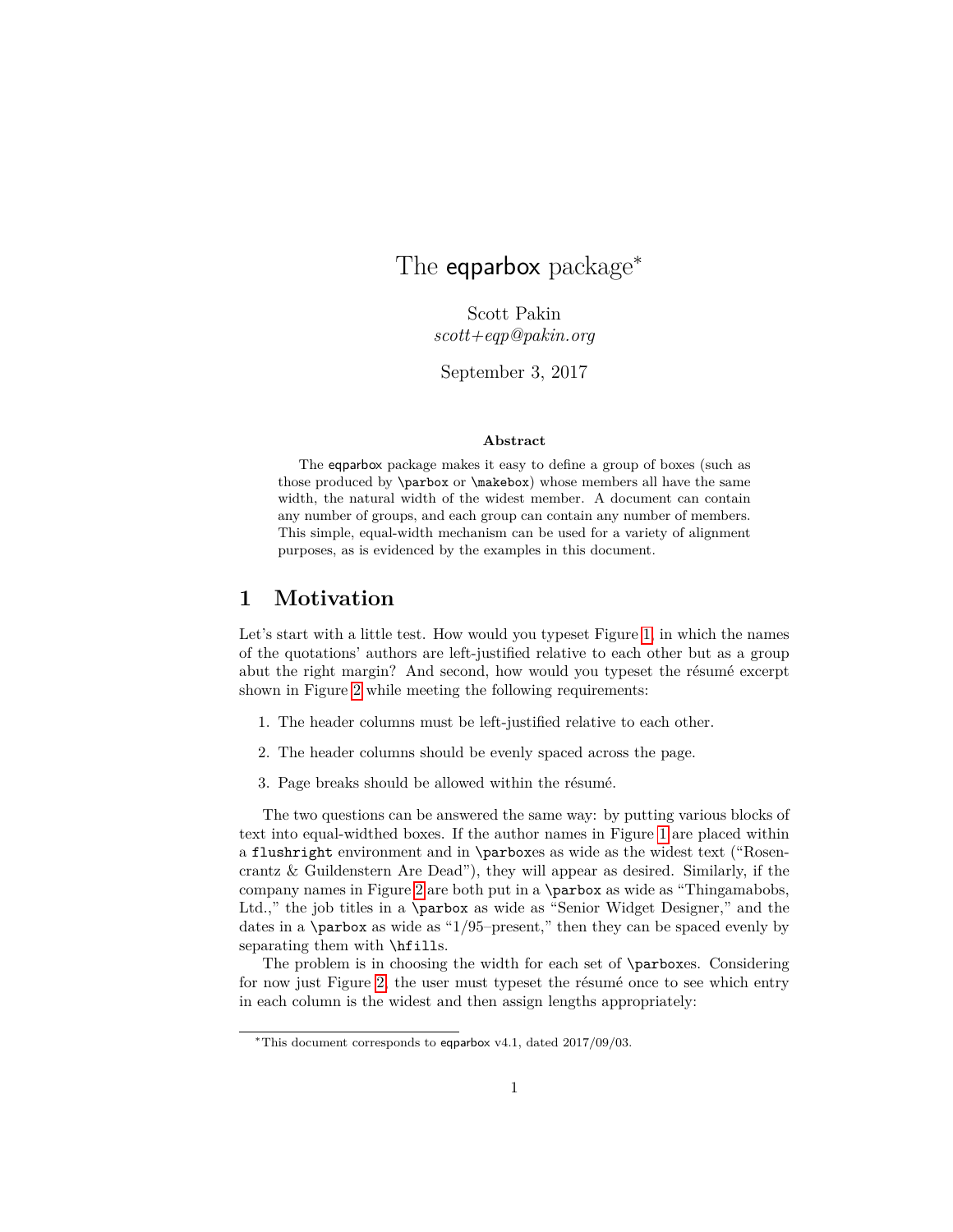<span id="page-1-0"></span>The only medicine for suffering, crime, and all other woes of mankind, is wisdom. Teach a man to read and write, and you have put into his hands the great keys of the wisdom box. But it is quite another thing to open the box. — Thomas Huxley I would like a simple life yet all night I am laying poems away in a long box. It is my immortality box, my lay-away plan, my coffin. — Anne Sexton The Ambition Bird We have four boxes with which to defend our freedom: the soap box, the ballot box, the jury box, and the cartridge box. — Larry McDonald I saw the Count lying within the box upon the earth, some of which the rude falling from the cart had scattered over him. He was deathly pale, just like a waxen image, and the red eyes glared with the horrible vindictive look which I knew so well. — Bram Stoker Dracula Life in a box is better than no life at all, I expect. You'd have a chance, at least. You could lie there thinking, "Well, at least I'm not dead." — Tom Stoppard Rosencrantz & Guildenstern Are Dead Alla fin del gioco tanto va nel sacco il re quanto la pedina. *(After the game, the king and pawn go into the same box.)* — Italian proverb

Figure 1: Quotations with left-aligned attributions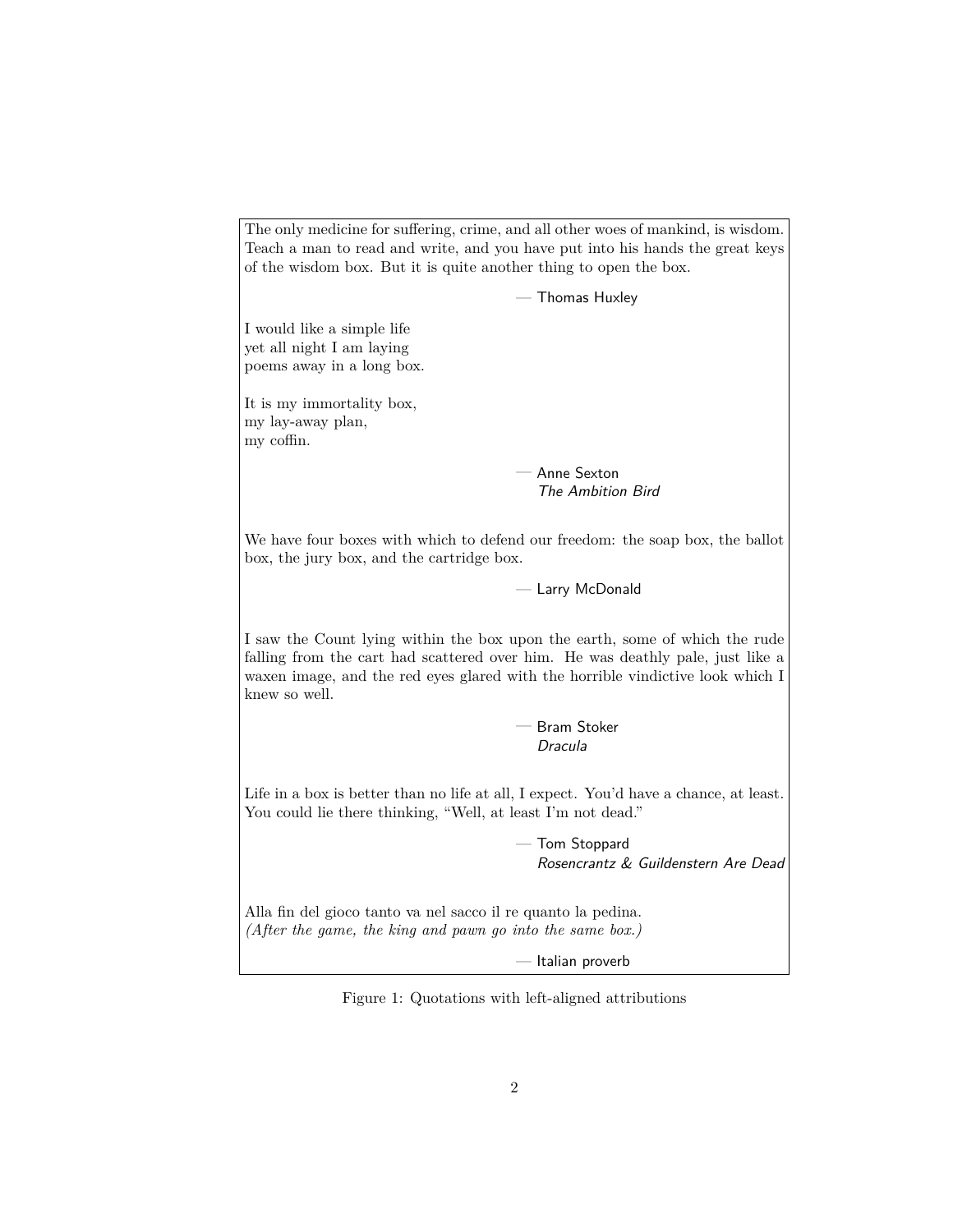#### <span id="page-2-1"></span><span id="page-2-0"></span>**Widgets, Inc. Senior Widget Designer 1/95–present**

- Supervised the development of the new orange and blue widget lines.
- Improved the design of various widgets, making them less sticky and far less likely to explode.
- Made widget management ten times more cost-effective.

#### **Thingamabobs, Ltd. Lead Engineer 9/92–12/94**

- Found a way to make thing amabobs run on solar power.
- Drafted a blueprint for a new doohickey-compatibility module for all coolmint thingamabobs.
- Upgraded superthingamabob specification document from Microsoft Word to L<sup>AT</sup>F<sub>X</sub> 2<sub>ε</sub>.

Figure 2: Excerpt from a sample résumé

```
\newlength{\placewidth}
\settowidth{\placewidth}{Thingamabobs, Ltd.} % Employment 2
\newlength{\jobtitlewidth}
\settowidth{\jobtitlewidth}{Senior Widget Designer} % Employment 1
\newlength{\dateswidth}
\settowidth{\dateswidth}{1/95--present} % Employment 1
```
Every time a piece of information changes, it must be changed in two places: in the résumé itself and in the \settowidth command. When employment information is added or deleted, the **\settowidth** commands must be modified to reflect the new maximum-widthed entry in each column. If only there were a simpler way to keep a set of \parboxes as wide as the widest entry in the set …

That simpler way is the eqparbox package. eqparbox exports an \eqparbox macro that works just like \parbox, except that instead of specifying the width of the box, one specifies the group that the box belongs to. All boxes in the same group will be typeset as wide as the widest member of the group. In that sense, an \eqparbox behaves like a cell in an l, c, or r column in a tabular; \eqparboxes in the same group are analogous to cells in the same column. Unlike the cells in a tabular column, however, a group of \eqparboxes can be spread throughout the document.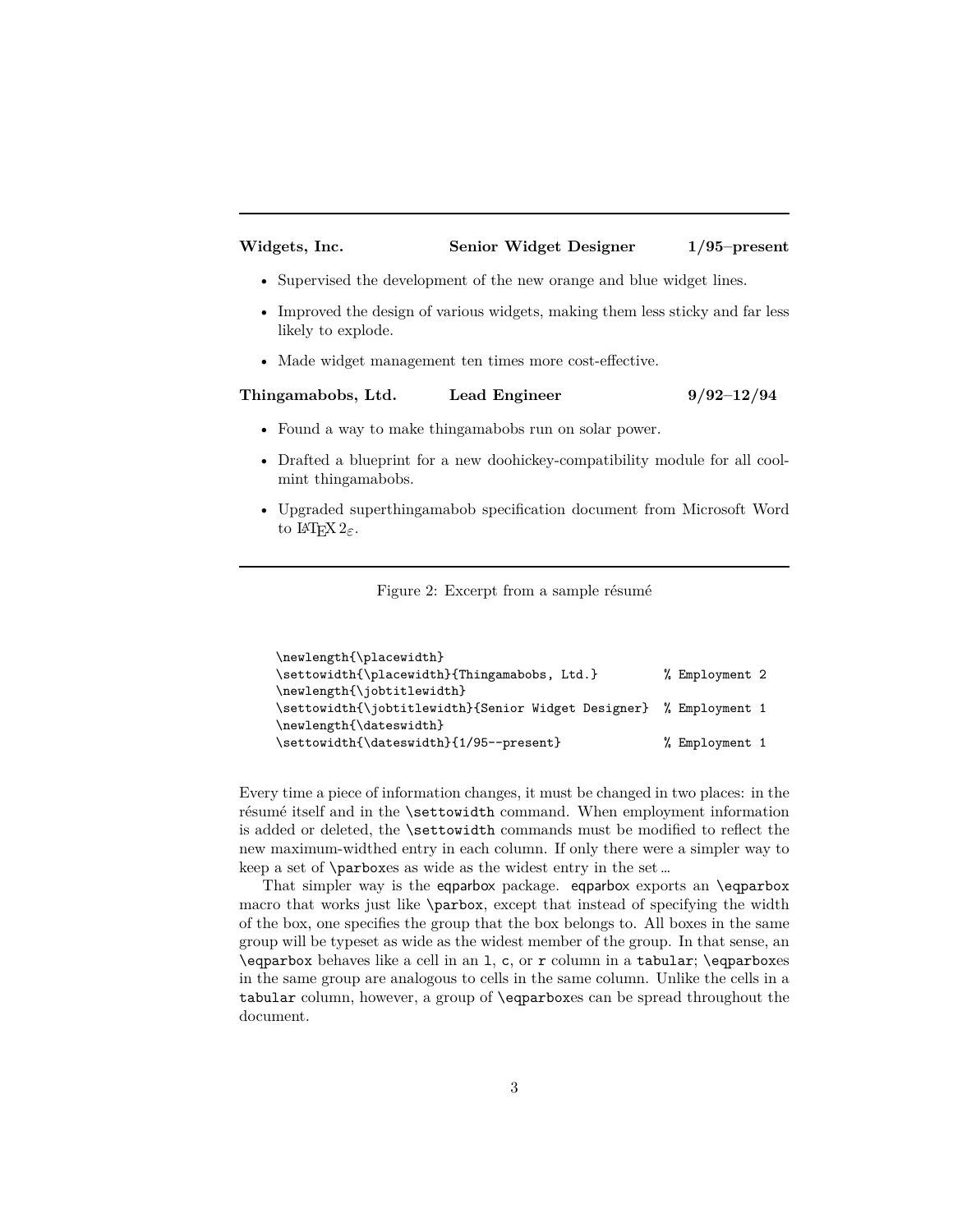## <span id="page-3-1"></span><span id="page-3-0"></span>**2 Usage**

```
\eqparbox [hposi] [hheighti] [hinner-posi] {htagi} {htexti}
\qquad \qquad \text{if } \frac{h}{\text{else}} \text{ if } \frac{h}{\text{else}} \text{ if } \frac{h}{\text{else}} \text{ if } \frac{h}{\text{else}} \text{ if } \frac{h}{\text{else}} \text{ if } \frac{h}{\text{else}} \text{ if } \frac{h}{\text{else}} \text{ if } \frac{h}{\text{else}} \text{ if } \frac{h}{\text{else}} \text{ if } \frac{h}{\text{else}} \text{ if } \frac{h}{\text{else}} \text{ if } \frac{h}{\text{else}} \text{ if } \frac{h}{\text{else}} \text{ if } \frac{h}{\text{else}} \text{ if\eqref{rangebox [hqg]} [\langle pos \rangle] \lbrace \langle text \rangle}
\text{eq} \text{savebox } {\langle \text{cmd} \rangle} [\langle \text{thm} \rangle] {\langle \text{text} \rangle}\begin{eqminipage} [\langle pos \rangle] [\langle \langle inner-pos \rangle] {\langle tag \rangle}
        \langle \text{text}\rangle\end{eqminipage}
```
These are almost identical to, respectively, the \parbox, \makebox, \framebox, and **\savebox** macros and the minipage environment. The key difference is that the  $\langle width \rangle$  argument is replaced by a  $\langle tag \rangle$  argument. (For a description of the remaining arguments, look up \parbox, \makebox, \framebox, \savebox, and minipage in any  $\mathbb{F} \times 2_{\varepsilon}$  book or in the usrguide.pdf file that comes with all TEX distributions.)  $\langle tag \rangle$  can be any valid identifier. All boxes produced using the same tag are typeset in a box wide enough to hold the widest of them. Discounting TEX's limitations, any number of tags can be used in the same document, and any number of boxes can share a tag. The only catch is that latex will need to be run a second time for the various box widths to stabilize.

#### $\{eqb$ oxwidth  $\{tag\}$

It is sometimes useful to take the width of a box produced by one of the preceding commands. While the width can be determined by creating an \eqparbox and using \settowidth to measure it, the eqparbox package defines a convenience routine called \eqboxwidth that achieves the same result.

\eqboxwidth makes it easy to typeset something like Table [1.](#page-4-0) Table [1'](#page-4-0)s only column expands to fit the widest cell in the column, excluding the final cell. The final cell's text word-wraps within whatever space is allocated to it. In a sense, the first four cells behave as if they were typeset in an l column, while the final cell behaves as if it were typeset in a p column. In actuality, the column is an l column; an \eqparbox for the first four cells ensures the column stretches appropriately while a **\parbox** of width **\eqboxwidth{** $\{tag}$ } in the final cell ensures that the final cell word-wraps.

Section [3.5](#page-9-0) presents a more general version of this approach that doesn't require cells to be divided explicitly into \eqparbox cells and \parbox cells.

```
\begin{align} \n\begin{bmatrix} \n\frac{h}{h} \n\end{bmatrix} \n\end{align}\begin{align} \n\begin{bmatrix} \n\langle tag \rangle \n\end{bmatrix} \n\begin{bmatrix} \n\langle width \rangle \n\end{bmatrix} \n\end{align}
```
These macros override the width calculation for boxes associated with tag  $\langle ta\eta\rangle$ , ensuring that they are no narrower than a given minimum (\eqsetminwidth) and no wider than a given maximum (\eqsetmaxwidth).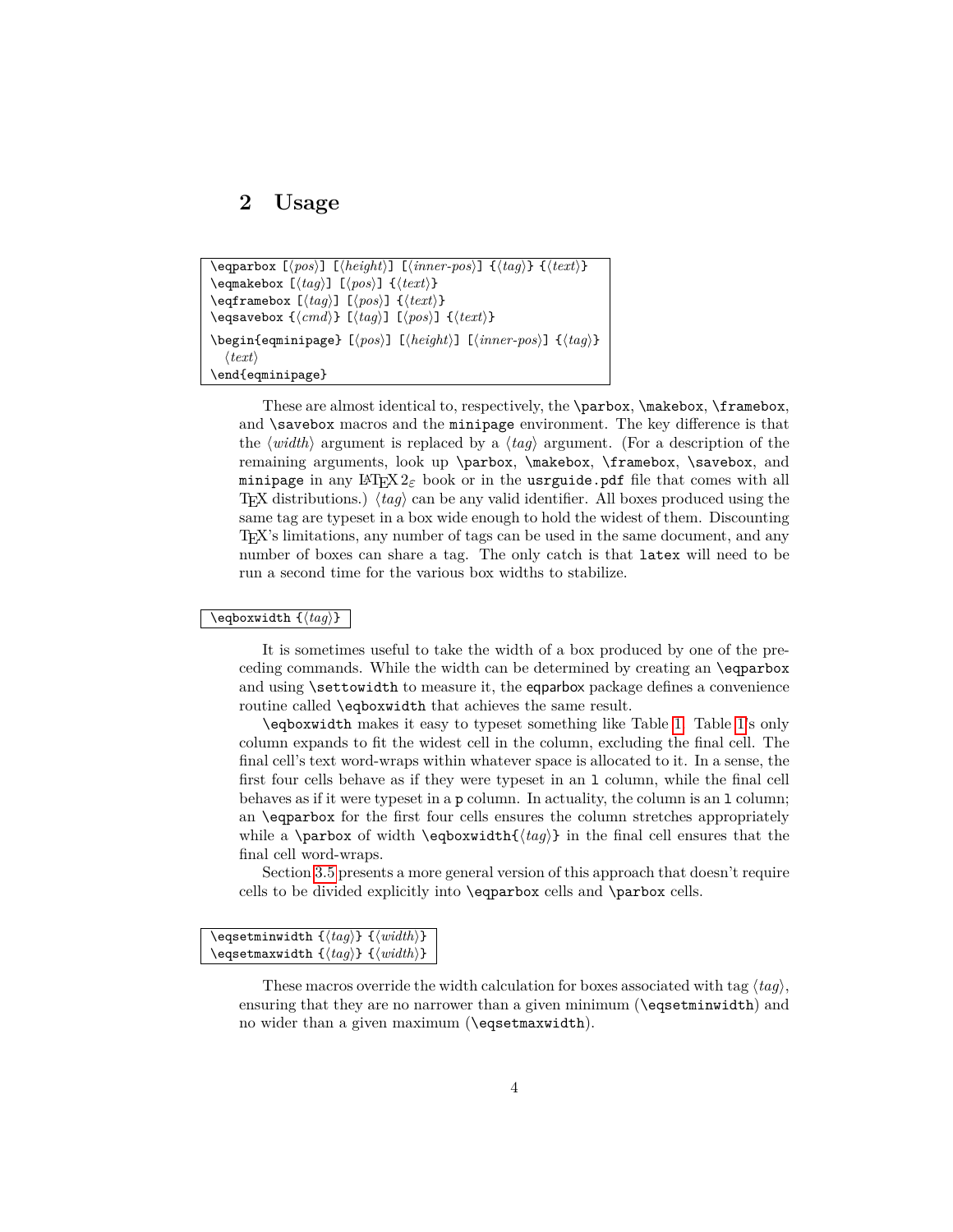<span id="page-4-0"></span>Table 1: A tabular that stretches to fit some cells while forcing others to wrap

| Wide                                                    |  |
|---------------------------------------------------------|--|
| Wider                                                   |  |
| Wider than that                                         |  |
| This is a fairly wide cell                              |  |
| While this cell's text                                  |  |
| wraps, the previous cells                               |  |
| $(\text{whose} \quad \text{text} \quad \text{doesn't})$ |  |
| wrap) determine the                                     |  |
| width of the column.                                    |  |

\eqsetminwidthto  ${\langle tag \rangle}$   ${\langle \text{text} \rangle}$ \eqsetmaxwidthto  $\{\langle tag \rangle\}$   $\{\langle text \rangle\}$ 

> These macros are analogous to \eqsetminwidth and \eqsetmaxwidth but automatically compute the natural width of the given text and use that as the minimum (\eqsetminwidthto) or maximum (\eqsetmaxwidthto) width for boxes using tag  $\langle tag \rangle$ .

## **3 Examples**

This section presents some sample uses of the macros described in Section [2.](#page-3-0)

## **3.1 Figures and tables from previous sections**

Figure [1](#page-1-0) was typeset using an \eqparbox-based helper macro, \showquote:

```
\usepackage{ifmtarg}
\makeatletter
\newcommand{\showquote}[2]{%
  \begin{flushright}
    ---~\eqparbox{quotebox}{\sffamily#1}%
    \@ifnotmtarg{#2}{\\
      \mbox{}\phantom{---}~\eqparbox{quotebox}{\sffamily\itshape#2}%
    }%
  \end{flushright}%
  \par
}
\makeatother
                                  .
                                  .
                                  .
```
Alla fin del gioco tanto va nel sacco il re quanto la pedina. \\ \textit{(After the game, the king and pawn go into the same box.)}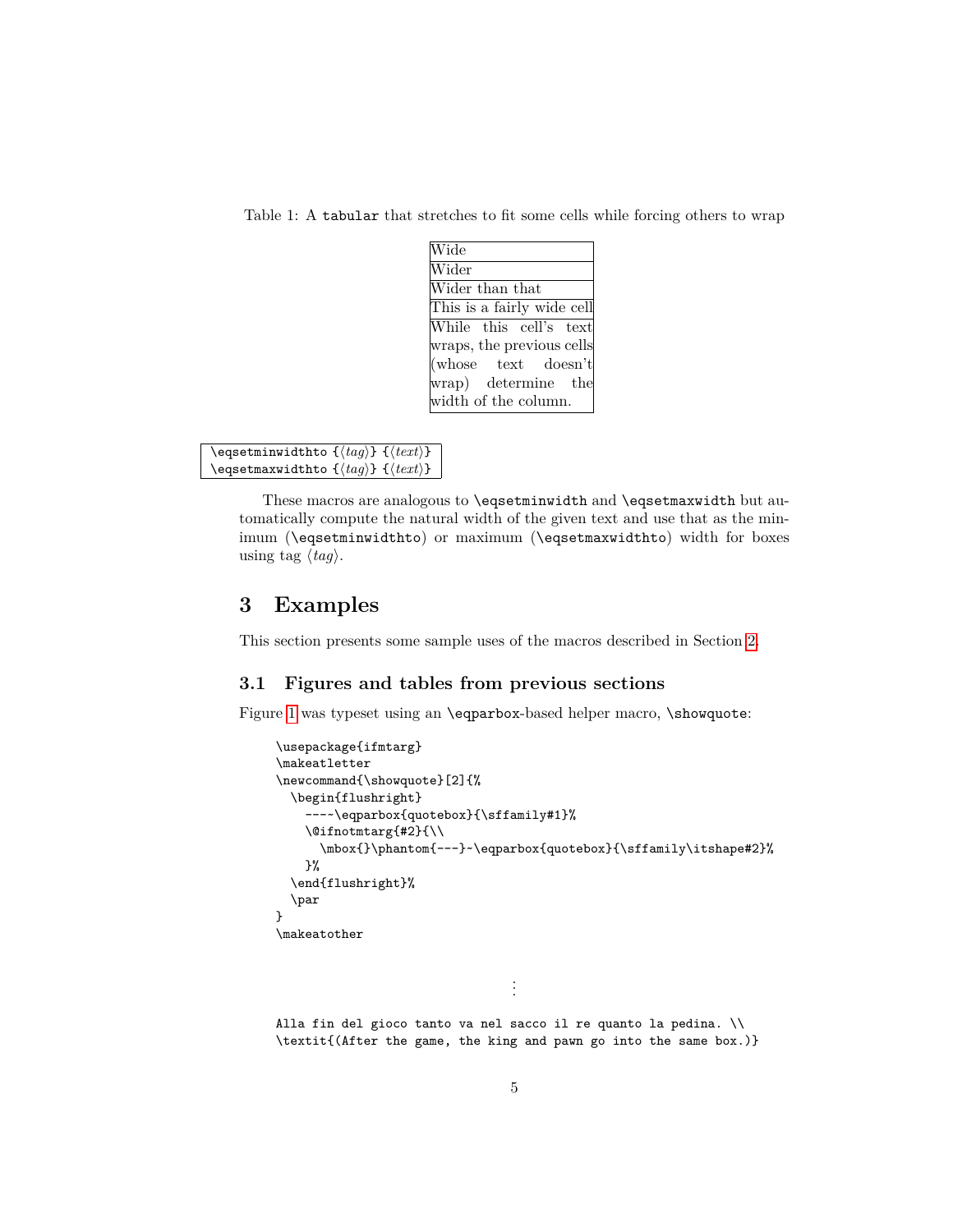```
\showquote{Italian proverb}{}
```
Figure [2'](#page-2-0)s headings were typeset with the following code:

```
\noindent
\eqparbox{place}{\textbf{Widgets, Inc.}} \hfill
\eqparbox{title}{\textbf{Senior Widget Designer}} \hfill
\eqparbox{dates}{\textbf{1/95--present}}
```

```
\noindent
\eqparbox{place}{\textbf{Thingamabobs, Ltd.}} \hfill
\eqparbox{title}{\textbf{Lead Engineer}} \hfill
\eqparbox{dates}{\textbf{9/92--12/94}}
```
. . .

. . .

Finally, Table [1](#page-4-0) was typeset using the following code:

```
\begin{tabular}{|@{}l@{}|}
 \hline
 \eqparbox[b]{wtab}{Wide} \\ \hline
 \eqparbox[b]{wtab}{Wider} \\ \hline
  \eqparbox[b]{wtab}{Wider than that} \\ \hline
  \eqparbox[b]{wtab}{This is a fairly wide cell} \\ \hline
  \parbox[b]{\eqboxwidth{wtab}}{\strut
   While this cell's text wraps, the previous cells (whose text
   doesn't wrap) determine the width of the column.} \(\nhline
\end{tabular}
```
### **3.2 Lists within tabulars**

List environments (itemize, enumerate, etc.) cannot appear directly within a tabular cell. Instead, they must be wrapped within a \parbox. The problem is that the \parbox width must be specified; it can't be determined automatically. Fortunately, as of version 4.0 of eqparbox, the \eqparbox macro can contain list environments, and these are automatically sized to their widest item, just like any other \eqparbox contents. Table [2](#page-6-0) presents an example of enumerate lists appearing within tabular cells. The code for this is straightforward, thanks to eqparbox:

```
2017-02-22 & \eqparbox{topiclist}{%
               \begin{enumerate}
                 \item Hardware upgrades
```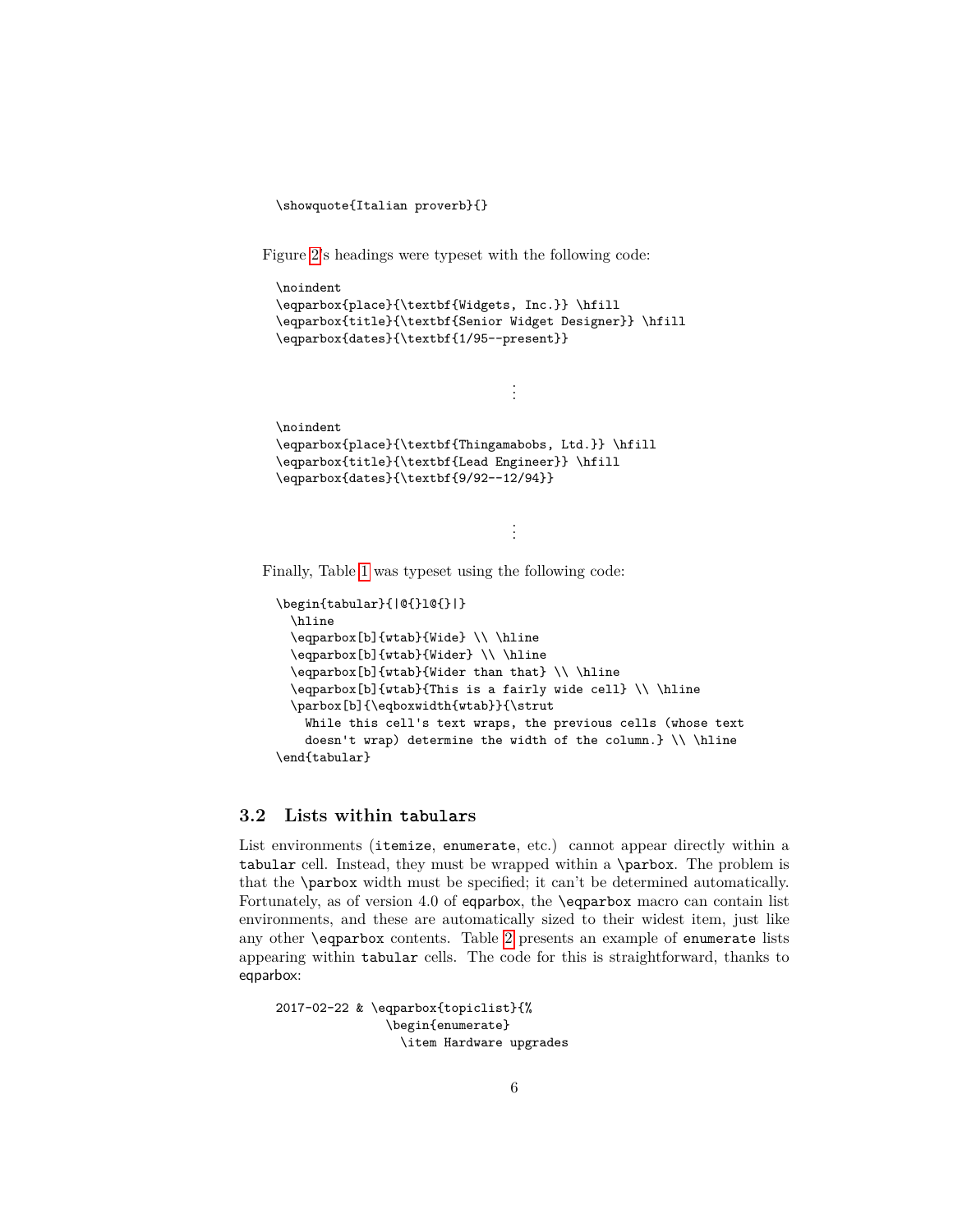Table 2: Lists within a tabular

<span id="page-6-0"></span>

| Meeting date | Topics discussed                                                                   |
|--------------|------------------------------------------------------------------------------------|
| 2017-02-22   | 1. Hardware upgrades<br>2. Barbara's retirement<br>3. Revised 27B/6 paperwork      |
| 2017-03-01   | 1. Printer low on toner<br>2. Message from the V.P.                                |
| 2017-03-08   | 1. Product to ship next week<br>2. Floors to be recarpeted<br>3. Too many meetings |

\item Barbara's retirement \item Revised 27B/6 paperwork \end{enumerate} } \\ \hline

## **3.3 Hanging indentation**

Consider the paragraphs depicted in Figure [3.](#page-7-0) We'd like the paragraph labels set on the left, as shown, but we'd also like to allow both intra- and inter-paragraph page breaks. Of course, if the labels are made wider or narrower, we'd like the paragraph widths to adjust automatically. By using a custom list environment that typesets its labels with \eqparbox this is fairly straightforward:

```
\begin{list}{}{%
 \renewcommand{\makelabel}[1]{\eqparbox[b]{listlab}{#1}}%
  \setlength{\labelwidth}{\eqboxwidth{listlab}}%
 \setlength{\labelsep}{2em}%
 \setlength{\parsep}{2ex plus 2pt minus 1pt}%
 \setlength{\itemsep}{0pt}%
  \setlength{\leftmargin}{\labelwidth+\labelsep}%
 \setlength{\rightmargin}{0pt}}
 \item[Stuff about me] I am great. Blah, blah, blah, ...
 \item[More stuff] I am wonderful. Blah, blah, blah, ...
```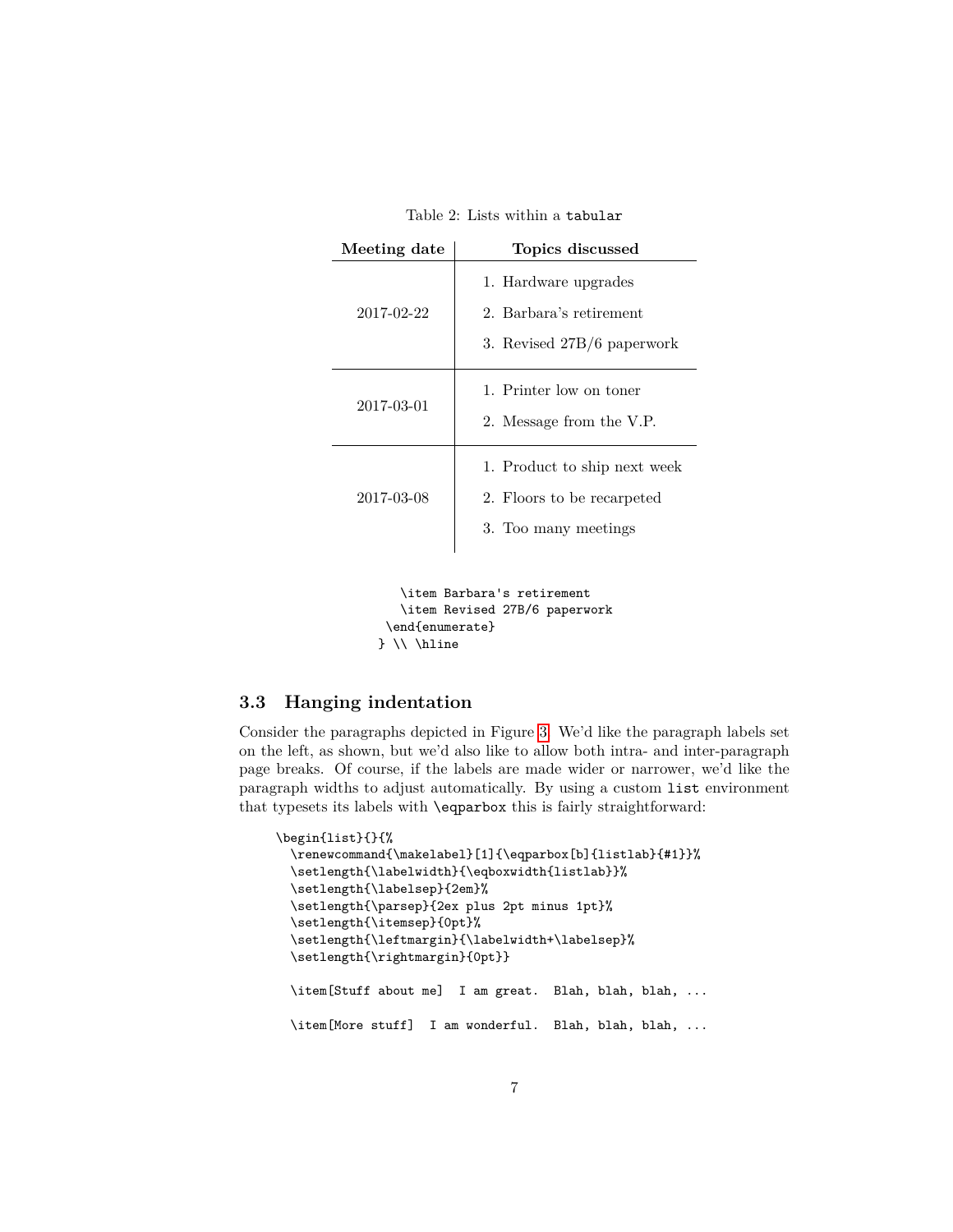```
\item[The final exciting thing] I am fantastic. Blah,
    blah, blah, ...
\end{list}
```
<span id="page-7-0"></span>

| Stuff about me           | I am great. Blah, blah, blah, blah, blah, blah, blah,<br>blah, blah, blah, blah, blah, blah, blah, blah, blah,<br>blah, blah, blah, blah, blah, blah, blah, blah, blah,<br>blah, blah, blah, blah, blah, blah, blah, blah, blah,<br>blah, blah, blah, blah, blah. |
|--------------------------|-------------------------------------------------------------------------------------------------------------------------------------------------------------------------------------------------------------------------------------------------------------------|
| More stuff               | I am wonderful. Blah, blah, blah, blah, blah, blah,<br>blah, blah, blah, blah, blah, blah, blah, blah, blah,<br>blah, blah, blah, blah, blah, blah, blah, blah, blah,<br>blah, blah, blah, blah.                                                                  |
|                          | Did I mention that blah, blah, blah, blah, blah, blah,<br>blah, blah, blah, blah, blah, blah, blah, blah, blah?                                                                                                                                                   |
| The final exciting thing | I am fantastic. Blah, blah, blah, blah, blah, blah,<br>blah, blah, blah, blah, blah, blah, blah, blah,<br>blah, blah, blah, blah, blah, blah, blah, blah.                                                                                                         |

Figure 3: Paragraphs with hanging indentation

### **3.4 Justified, parallel text**

Consider line-by-line transcription of a piece of text as illustrated by the mockup in Figure [4.](#page-8-0) The idea is to juxtapose a scanned piece of handwritten text with its typeset version (or, similarly, to typeset a piece of text in one language alongside a line-by-line translation into another language). The challenge is in ensuring that (1) the same words appear on corresponding lines of text and that (2) the typeset text is fully justified. While the parallel package can typeset fully justified paragraphs aligned in parallel columns, it does not support the alignment of individual lines. tabular and minipage environments provide control of line breaks but do not support full justification of the text when explicit line breaks are used.

One solution is to use eqparbox's \eqmakebox macro. Like \makebox,  $\qquad$   $\qquad$  supports the "s" (stretch) value for the  $\langle pos \rangle$  argument, which causes the  $\langle text \rangle$  argument to stretch to the width of the box. However, while \makebox requires the width to be specified explicitly, \eqmakebox automatically sizes all boxes that use the same tag (in this case, each line of the input paragraph) to the widest text's natural width. Here's how to use the array package's \newcolumntype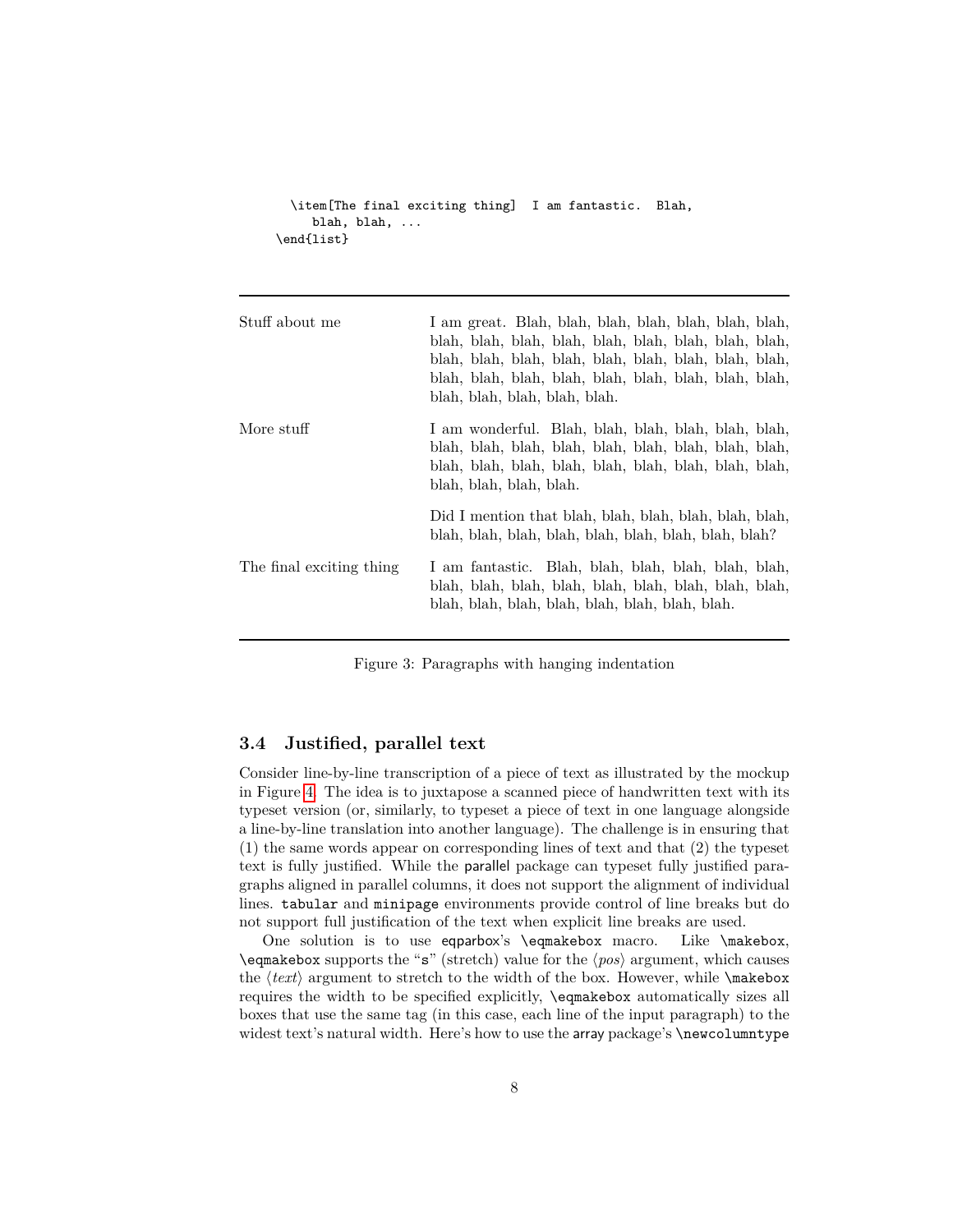<span id="page-8-1"></span><span id="page-8-0"></span>

| Lorem ipsum dolor sit amet,      | Lorem ipsum dolor sit amet,      |
|----------------------------------|----------------------------------|
| consectetur adipiscing elit.     | consectetur adipiscing elit.     |
| Phasellus volutpat, nibh sit     | Phasellus volutpat, nibh sit     |
| amet mattis convallis, metus     | amet mattis convallis, metus     |
| libero rhoncus justo, sed auctor | libero rhoncus justo, sed auctor |
| erat mauris sit amet tellus.     | erat mauris sit amet tellus.     |

Figure 4: Line-by-line transcription of text with full justification

macro to define a new tabular column type, "S", that stretches whitespace as needed to fit the widest line in the column:

```
\newsavebox{\tstretchbox}
\newcolumntype{S}[1]{%
 >{\begin{lrbox}{\tstretchbox}}%
 1%<{\end{lrbox}%
  \eqmakebox[#1][s]{\unhcopy\tstretchbox}}}
```
That code works by storing the current cell's contents within a box called \tstretchbox then passing \tstretchbox's contents to \eqmakebox. (The tabular environment does not enable a cell's contents to be passed directly to a macro, hence the lrbox trickery.) Note that the "S" column type takes an argument, which is the tag to pass to \eqmakebox. Using the preceding definition we can typeset Figure [4](#page-8-0) as follows. To simulate scanned handwriting in the left column we use the Calligra handwriting font provided by the calligra package.

```
\begin{tabular}{|l|l|}
 \hline
 \calligra
 \begin{tabular}{S{handwritten}}
   Lorem ipsum dolor sit amet, \setminusconsectetur adipiscing elit. \\
   Phasellus volutpat, nibh sit \\
   amet mattis convallis, metus \\
   libero rhoncus justo, sed auctor \\
   erat mauris sit amet tellus. \\
 \end{tabular}
 &
 \begin{tabular}{S{typeset}}
   Lorem ipsum dolor sit amet, \setminusconsectetur adipiscing elit. \\
   Phasellus volutpat, nibh sit \\
   amet mattis convallis, metus \\
   libero rhoncus justo, sed auctor \\
   erat mauris sit amet tellus. \\
```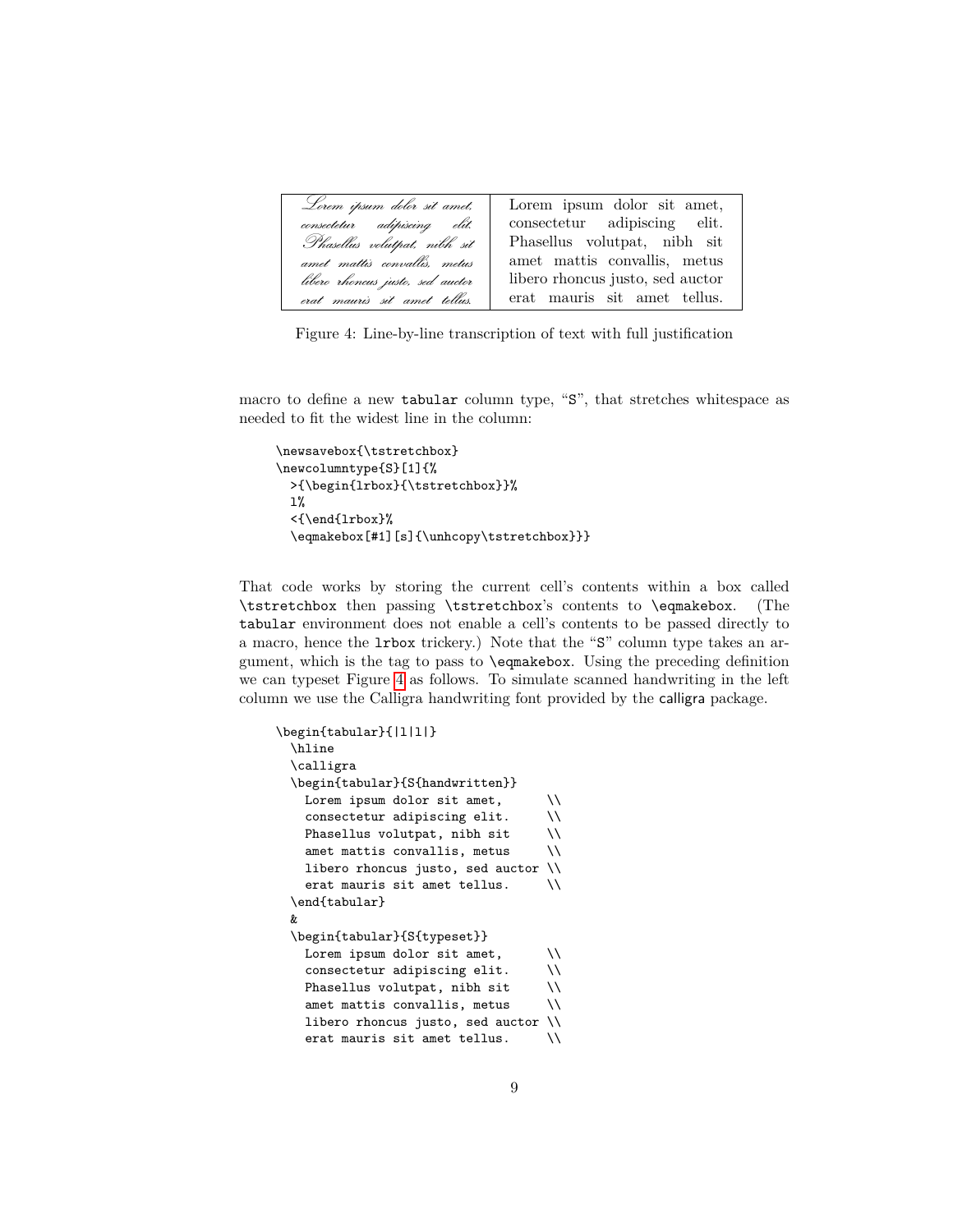<span id="page-9-1"></span>\end{tabular} \\ \hline \end{tabular}

### <span id="page-9-0"></span>**3.5 Combining l and p column properties in a tabular**

In a tabular environment, 1 columns, which automatically fit the column to its contents, are good for short pieces of text. Long pieces of text are best set within a p column, which wraps text within a specified width. But which column type should you use to typeset text whose width is unknown (e.g., if the text is generated programmatically)? With the help of eqparbox's \eqsetmaxwidth macro (and the array package's \newcolumntype macro), it is possible to define a column type that behaves like l for short pieces of text and like p for long pieces of text:

```
\newcolumntype{M}[1]{%
 >{\begin{lrbox}{\csname#1box\endcsname}}%
 1%<{\end{lrbox}%
    \eqparbox[t]{#1}{\unhcopy\csname#1box\endcsname\strut}}%
}
```
This can then be used as follows to produce the output shown in Figure [5\(a\):](#page-10-0)

```
\eqsetmaxwidth{maybebig}{0.5\linewidth}
\newsavebox{\maybebigbox}
\begin{tabular}{|M{maybebig}|l|}
 \hline
 Very short & Good \\
 A little bit longer & Okay \\
\end{tabular}
```
Because the text in the first column is narrower than half the line width, the column behaves like an l column. Now observe what happens if we add a long piece of text to the column:

```
\eqsetmaxwidth{maybebig}{0.5\linewidth}
\newsavebox{\maybebigbox}
\begin{tabular}{|M{maybebig}|l|}
 \hline
 Very short & Good \\
 A little bit longer & Okay \\
 Almost certainly excessively long, even given the point we're
 trying to make about box widths & Bad \\
\end{tabular}
```
As Figure [5\(b\)](#page-10-1) shows, the first column now behaves like a p column, specifically p{0.5\linewidth}.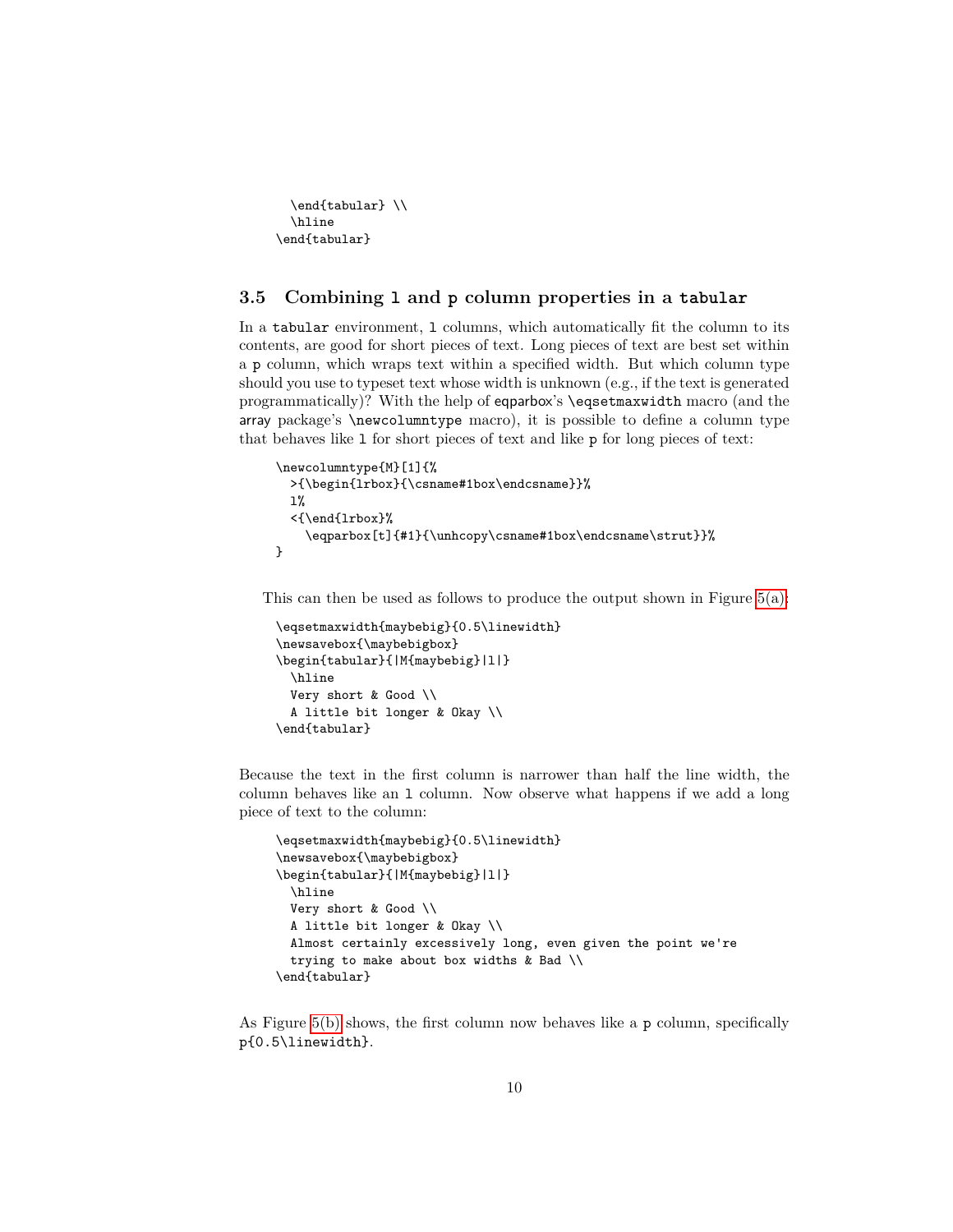| Very short          | Good |
|---------------------|------|
| A little bit longer | Okav |

(a) Output when the text is narrow

<span id="page-10-1"></span><span id="page-10-0"></span>

| Very short                              | Good<br>Okay |
|-----------------------------------------|--------------|
| A little bit longer                     |              |
| Almost certainly excessively long, even | <b>Bad</b>   |
| given the point we're trying to make    |              |
| about box widths                        |              |

(b) Output when the text is wide

Figure 5: Combining the features of 1 and p columns

## **3.6 Centering a column of right-justified data**

The data in each of the Sales columns in Table [3](#page-10-2) are centered relative to their column header. However, they are also right-justified relative to each other. To achieve this effect we simply need to put the data in each column in a right-justified box using  $\text{deg}_k$   $\{tag\}$  [r] $\{\text{ker}_k\}$  and center that:

```
\begin{tabular}{@{}lccc@{}} \hline
 & \multicolumn{3}{c}{Sales (in millions)} \\ \cline{2-4}
 \multicolumn{1}{c}{\raisebox{1ex}[2ex]{Product}} &
 October & November & December \\ \hline
 Widgets & \eqmakebox[oct][r]{ 55.2} &
               \eqmakebox[nov][r]{\bfseries 89.2} &
               \qquad \qquad \qquad 57.9} \\
 Doohickeys & \eqmakebox[oct][r]{\bfseries 65.0} &
               \eqmakebox[nov][r]{\tiny N/A} &
               \qquad \qquad \qquad \eqmakebox[dec][r]{ 9.3} \\
 Thingamabobs & \eqmakebox[oct][r]{ 10.4} &
               \eqmakebox[nov][r]{ 8.0} &
               \eqmakebox[dec][r]{\bfseries 109.7} \\ \hline
\end{tabular}
```
<span id="page-10-2"></span>

Table 3: Sample sales data

|              | Sales (in millions) |          |          |
|--------------|---------------------|----------|----------|
| Product      | October             | November | December |
| Widgets      | 55.2                | 89.2     | 57.9     |
| Doohickeys   | 65.0                | N/A      | 9.3      |
| Thingamabobs | 10.4                | 8.0      | 109.7    |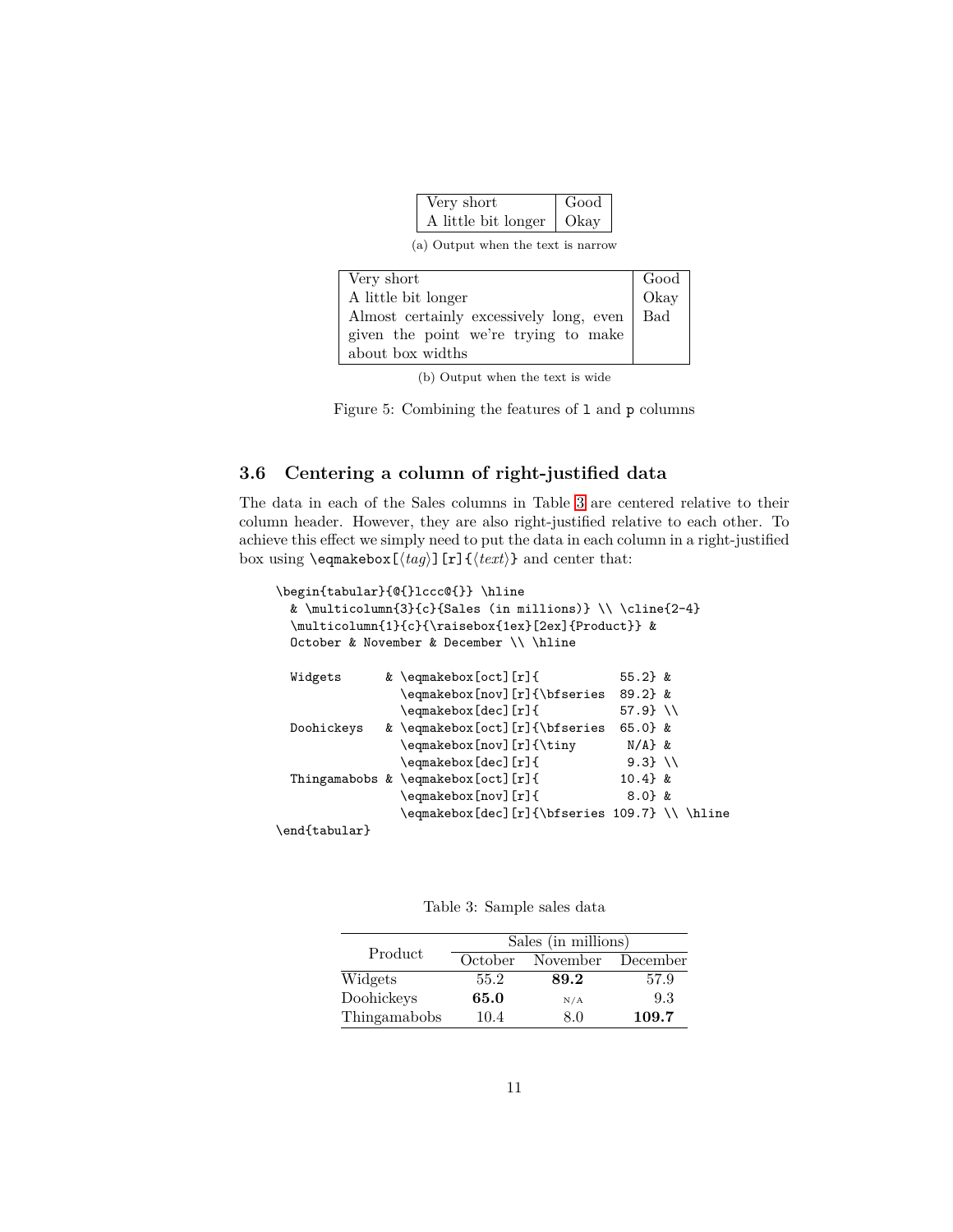## <span id="page-11-0"></span>**4 Limitations**

Unfortunately, eqparbox's macros have a number of limitations not exhibited by the corresponding LAT<sub>E</sub>X 2<sub> $\varepsilon$ </sub> commands. First, eqparbox's macros internally typeset the given text within a tabular environment—specifically, using " $Q$ {}l $Q$ {}" as the template—in order to determine the text's natural width. Consequently, commands not valid within such a tabular (e.g., verbatim environments) are also not valid within the  $\langle text \rangle$  argument of an eqparbox macro. As a corollary, the macros defined by the eqparbox package can appear only where a tabular is also acceptable.

A second limitation is that eqparbox's macros typeset their  $\langle text \rangle$  argument *twice*: once within a **tabular** to determine the natural width and again within a box wide enough to hold all text associated with tag  $\langle tag \rangle$ . This approach may cause unexpected results if  $\langle text \rangle$  is non-idempotent (i.e., has side effects). For example, if  $\langle text \rangle$  increments a counter, the counter will be incremented twice per invocation of \eqparbox.

## **5 Implementation**

The one-sentence summary of the implementation is, "As eqparbox goes along, it keeps track of the maximum width of each box type, and when it's finished, it writes those widths to the **.aux** file for use on subsequent runs." If you're satisfied with that summary, then read no further. Otherwise, get ready to tackle the following annotated code listing.

### **5.1 Preliminaries**

| \eqp@tempdima<br>\eqp@tempdimb                                   | Define a couple temporary $\langle \text{dimen} \rangle$ for use in a variety of locations.<br>1 \newlength{\eqp@tempdima}<br>2 \newlength{\eqp@tempdimb}                                                                                                       |
|------------------------------------------------------------------|-----------------------------------------------------------------------------------------------------------------------------------------------------------------------------------------------------------------------------------------------------------------|
| \eqp@taglist                                                     | Define a list of all of the tags we encountered in the author's document.<br>3\def\eqp@taglist{}                                                                                                                                                                |
| \ifeqp@must@rerun<br>\eqp@must@reruntrue<br>\eqp@must@rerunfalse | If an equal is wider than the maximum-width equal to with the same tag.<br>we need to store the new maximum width and request that the user re-run latex.<br>We use \ifeqp@must@rerun and \eqp@must@reruntrue to assist with this.<br>4 \newif\ifeqp@must@rerun |
|                                                                  | The <b>\eqp@settowidth</b> macro requires the array package's ability to inject code<br>into every cell.<br>5 \RequirePackage{array}                                                                                                                            |
| \eqp@tabular@box                                                 | The \eqp@settowidth macro requires a box, \eqp@tabular@box, in which to store                                                                                                                                                                                   |
| \eqp@list@box                                                    | the entire input text. \eqp@settowidth also requires a box, \eqp@list@box, in<br>which to store nested list environments.                                                                                                                                       |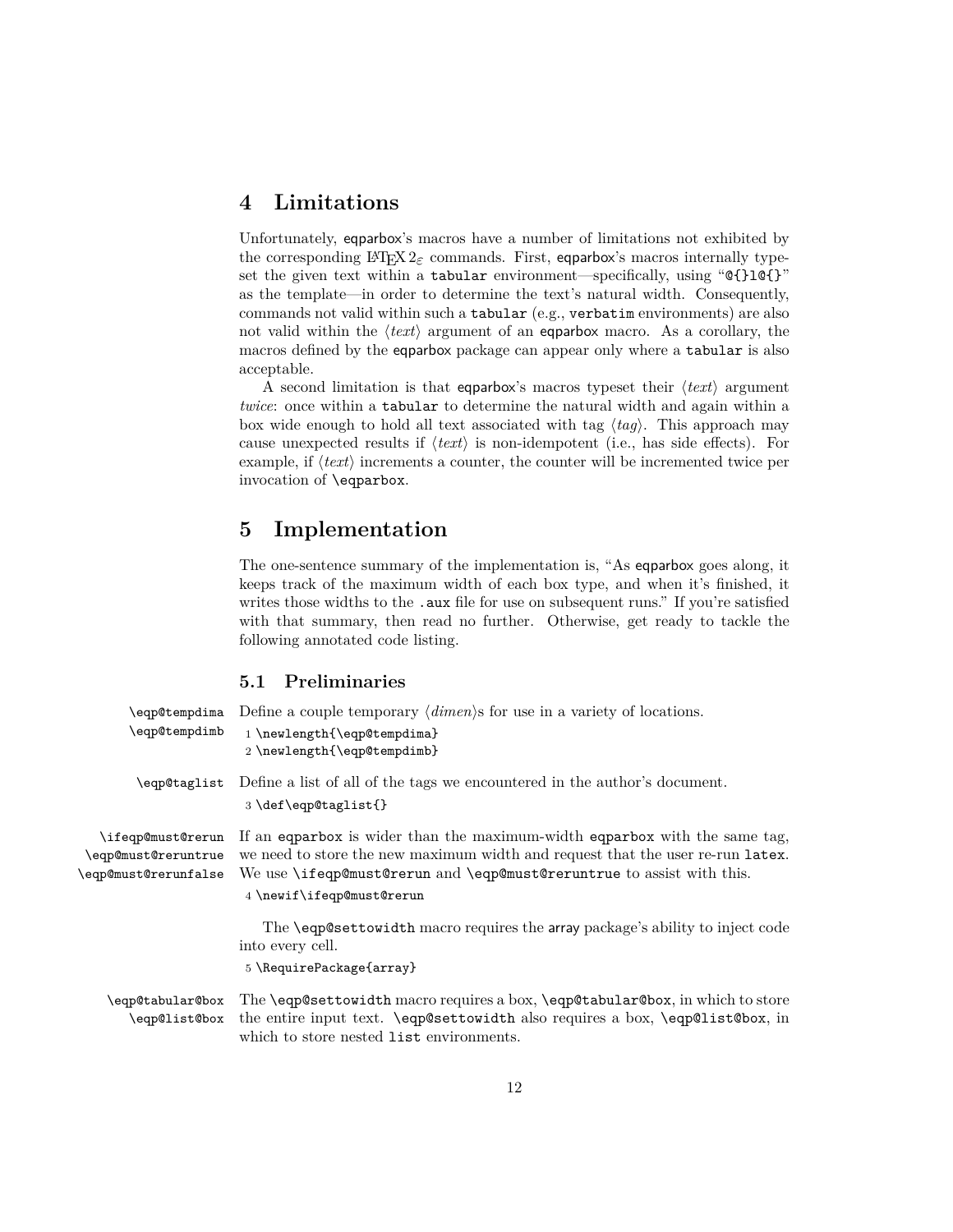```
6 \newsavebox{\eqp@tabular@box}
```
7 \newsavebox{\eqp@list@box}

```
\eqp@list@indent The \eqp@settowidth macro stores the accumulated list indentation in
                \eqp@list@indent.
```
8 \newlength{\eqp@list@indent}

The eqminipage environment requires the environ package's \Collect@Body, which passes the body of an environment to a macro as a single argument.

9 \RequirePackage{environ}

## **5.2 Width calculation**

```
\eqp@storefont
\eqp@restorefont
```
To find the natural width of a piece of text, we put it in a table and take the width of that. The problem is that font changes are not preserved across line breaks (table cells). We therefore define an \eqp@storefont macro which itself defines an \eqp@restorefont macro that restores the current font and font size to its current state.

```
10 \newcommand*{\eqp@storefont}{%
```

```
11 \xdef\eqp@restorefont{%
```

```
12 \noexpand\usefont{\f@encoding}{\f@family}{\f@series}{\f@shape}%
```

```
13 \noexpand\fontsize{\f@size}{\f@baselineskip}%
```
- 14 \noexpand\selectfont
- 15 }%
- 16 }
- \eqp@settowidth This macro is just like \settowidth, but it puts its argument in a tabular, which means that it can contain  $\setminus\setminus$ . We use the array package's ">" and "<" template parameters to inject an \eqp@restorefont at the start of every cell and an \eqp@storefont at the end of every cell. Doing so preserves fonts and font sizes across  $\setminus$  boundaries, just like  $\parrow$ parbox.

One catch is that lists cannot be included directly within a tabular. True, they can be placed within a \parbox that itself is within a tabular cell, but the whole point is that we're trying to calculate how wide that **\parbox** should be, The trick we use here, therefore, is to redefine the list environment as a singlecolumn tabular plus space for \labelwidth and \labelsep—we ignore all other list-formatting parameters—and \item as \\. There will be an extra row at the beginning, but all we care about here is computing a width, not a height, so that's acceptable.

```
17 \newcommand{\eqp@settowidth}[2]{%
```
18 \begingroup

- 19 \global\setbox\eqp@tabular@box=\hbox{%
- \eqp@endings Unfortunately, we can't simply redefine the list environment, which underlies itemize, enumerate, and description lists, because their definitions in the standard classes do not include a proper \begin{list}…\end{list}. Instead, those parent environments call \list directly and \let\end{itemize,enumerate,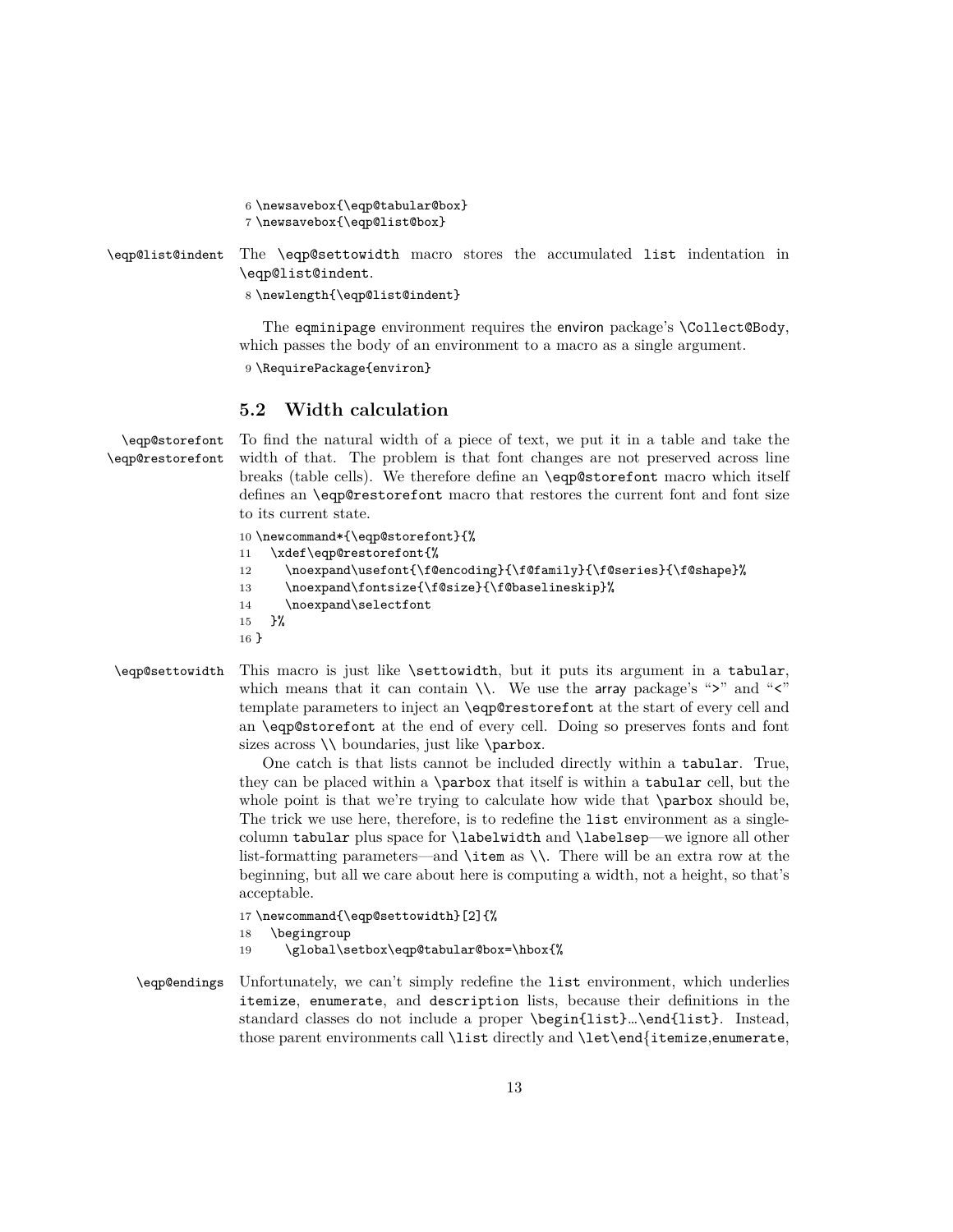description}=\endlist. Our workaround is to reissue those \let bindings after redefining \list and \endlist ourselves.

| 20 | \def\eqp@endings{}%                                       |
|----|-----------------------------------------------------------|
| 21 | \ifx\enditemize\endlist                                   |
| 22 | \g@addto@macro\eqp@endings{\let\enditemize=\endlist}%     |
| 23 | \fi                                                       |
| 24 | \ifx\endenumerate\endlist\                                |
| 25 | \g@addto@macro\eqp@endings{\let\endenumerate=\endlist}%   |
| 26 | \fi                                                       |
| 27 | \ifx\enddescription\endlist                               |
| 28 | \g@addto@macro\eqp@endings{\let\enddescription=\endlist}% |
| 29 | \fi                                                       |

list As described above, we locally redefine the list environment as a single-column tabular and the \item macro as \\. We begin by copying a block of code from ltlists.dtx that sets the default formatting parameters for a list of the current depth. This is important because trivlist environments (e.g., center and flushleft) reset some of the parameters, which would otherwise screw up our width calculation.

| 30 | \renewenvironment{list}[2]{%                        |
|----|-----------------------------------------------------|
| 31 | \ifnum \@listdepth >5\relax                         |
| 32 | <b>\@toodeep</b>                                    |
| 33 | \else                                               |
| 34 | \global\advance\@listdepth\@ne                      |
| 35 | \fi                                                 |
| 36 | \rightmargin\z@                                     |
| 37 | \listparindent\z@                                   |
| 38 | \itemindent\z@                                      |
| 39 | \csname @list\romannumeral\the\@listdepth\endcsname |
| 40 | ##2\relax                                           |

\item We locally redefine \item to start a new row of the tabular, then flush any nested lists from the previous \item at the current nesting level, and finally adjust the current indentation based on the item's label.

| 41 | \renewcommand*{\item}[1][]{%              |
|----|-------------------------------------------|
| 42 | \mbox{}\\                                 |
| 43 | \box\eqp@list@box\mbox{}\\                |
| 44 | \sbox\@tempboxa{\makelabel{####1}}%       |
| 45 | \ifdim\wd\@tempboxa>\labelwidth           |
| 46 | \advance\eqp@list@indent by -\labelwidth  |
| 47 | \advance\eqp@list@indent by \wd\@tempboxa |
| 48 | \fi                                       |
| 49 | \hspace*{\eqp@list@indent}%               |
| 50 | ን%                                        |
|    |                                           |

To measure the width of a list we introduce a single-column tabular that includes  $\equiv \tanh'$ s worth of padding (=  $\leftarrow$  \leftmargin + \rightmargin + \itemindent) to mimic the width of the original list environment.

51 \hspace\*{-\eqp@list@indent}%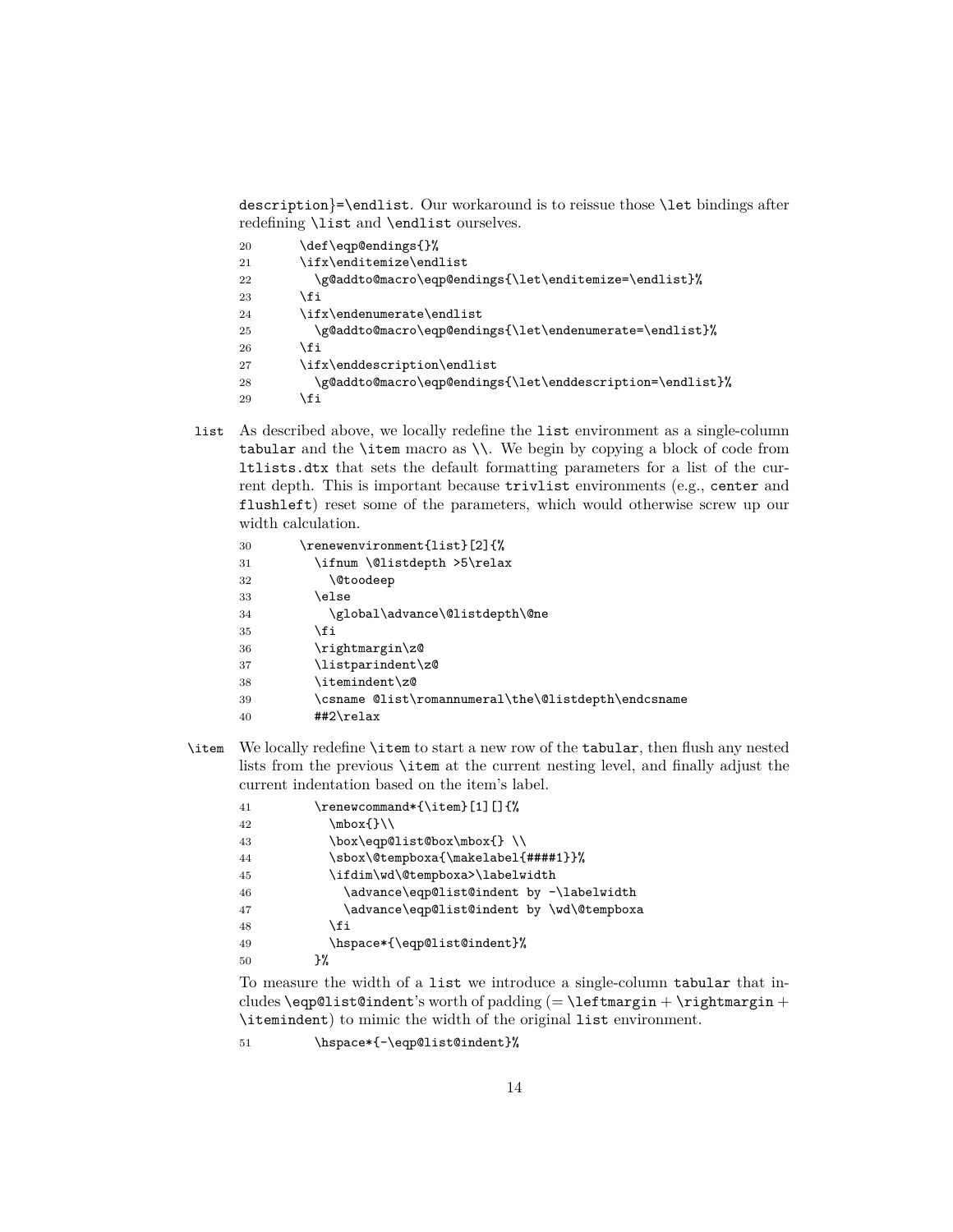<span id="page-14-0"></span>

| 52 | \advance\eqp@list@indent by \leftmargin  |
|----|------------------------------------------|
| 53 | \advance\eqp@list@indent by \rightmargin |
| 54 | \advance\eqp@list@indent by \itemindent  |
| 55 | \global\setbox\eqp@list@box=\hbox\bgroup |
| 56 | \begin{tabular}{@{}1@{}}%                |
| 57 | ን የአ                                     |
| 58 | \item[]%                                 |
| 59 | \end{tabular}%                           |
| 60 | \egroup                                  |
| 61 | \global\advance\@listdepth\m@ne          |
| 62 | ጉ%                                       |
| 63 | \eqp@endings                             |
|    |                                          |

Finally, we place the given text—list or not—within a tabular so the preceding \settowidth can measure its width. Because the text may contain paragraph breaks we redefine  $\parbox{5pt}{\prime}$  to turn them into line breaks and restore  $\parbox{5pt}{\prime}$ original definition when the tabular ends.

```
64 \global\let\eqp@par=\par
65 \eqp@storefont
66 \begin{tabular}{@{}>{\eqp@restorefont}l<{\eqp@storefont}@{}}%
67 \global\@setpar{\\}%
68 #2%69 \\ \box\eqp@list@box
70 \end{tabular}%
71 \global\@restorepar
72 }%
73 \endgroup
```
Now that we've constructed a tabular with lines of the input text as cells we can use  $\LaTeX's \setminus \text{settowidth} \text{ macro to take its width.}$ 

```
74 \settowidth{#1}{\box\eqp@tabular@box}%
```
75 }

\eqp@compute@width The following function does all the real work for the eqparbox package. It takes two parameters— $\langle tag \rangle$  and  $\langle text \rangle$ —and ensures that all boxes with the same tag will be as wide as the widest box with that tag. It ends by passing  $\langle tag \rangle$  and  $\langle text \rangle$ to the \eqp@produce@box command, which was defined by the calling macro to produce a box using one of the existing  $\text{Lipx } 2_{\varepsilon}$  commands.

> To keep track of box widths, \eqp@compute@width makes use of two global variables for each tag:  $\eqref{tag} \tag{tag} \eqref{eq}$ is the maximum width ever seen for tag  $\langle tag \rangle$ , including in previous latex runs.  $\qquad$   $\qquad$  works the same way but is always initialized to 0.0pt. It represents the maximum width to assume in *subsequent* latex runs. It is needed to detect whether the widest text with tag  $\langle tag \rangle$  has been removed/shrunk. At the end of a run, eqparbox prepares the next run (via the .aux file) to initialize \eqp@this@\tag\ to the final value of \eqp@next@\tag\.

```
76 \long\def\eqp@compute@width#1#2{%
```
77 \eqp@settowidth{\eqp@tempdimb}{#2}%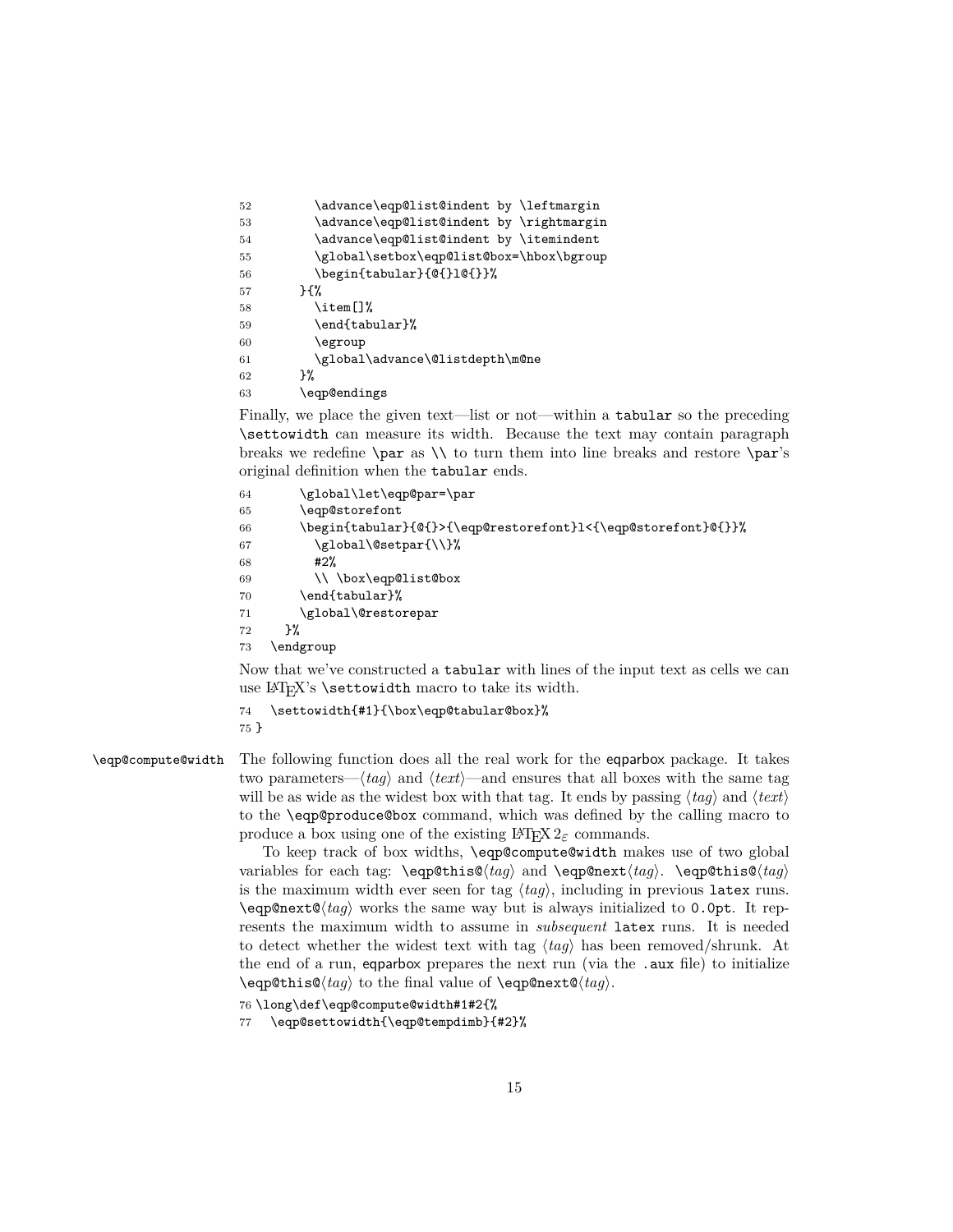We first clamp the box width, currently in **\eqp@tempdimb**, to the range  $\leq$   $\leq$   $\leq$   $\leq$   $\leq$   $\leq$   $\leq$   $\leq$   $\leq$   $\leq$   $\leq$   $\leq$   $\leq$   $\leq$   $\leq$   $\leq$   $\leq$   $\leq$   $\leq$   $\leq$   $\leq$   $\leq$   $\leq$   $\leq$   $\leq$   $\leq$   $\leq$   $\leq$   $\leq$   $\leq$   $\leq$   $\leq$   $\leq$   $\leq$   $\leq$   $\leq$   $\leq$ fined we first have to check for their existence.

```
78 \@ifundefined{eqp@minwd@#1}{}{%
79 \ifdim\eqp@tempdimb<\csname eqp@minwd@#1\endcsname
80 \eqp@tempdimb=\csname eqp@minwd@#1\endcsname
81 \fi
82 }%
83 \@ifundefined{eqp@maxwd@#1}{}{%
84 \ifdim\eqp@tempdimb>\csname eqp@maxwd@#1\endcsname
85 \eqp@tempdimb=\csname eqp@maxwd@#1\endcsname
86 \fi
87 }%
88 \expandafter
89 \ifx\csname eqp@this@#1\endcsname\relax
```
If we get here, then we've never encountered tag  $\langle tag \rangle$ , even in a previous latex run. We request that the user re-run latex. This is not always necessary (e.g., when all uses of the **\eqparbox** with tag  $\langle tag \rangle$  are left-justified), but it's better to be safe than sorry.

```
90 \global\eqp@must@reruntrue
91 \expandafter\xdef\csname eqp@this@#1\endcsname{\the\eqp@tempdimb}%
92 \expandafter\xdef\csname eqp@next@#1\endcsname{\the\eqp@tempdimb}%
93 \else
```
If we get here, then we *have* previously seen tag  $\langle tag \rangle$ . We just have to keep track of the maximum text width associated with it.

```
94 \eqp@tempdima=\csname eqp@this@#1\endcsname\relax
95 \ifdim\eqp@tempdima<\eqp@tempdimb
96 \expandafter\xdef\csname eqp@this@#1\endcsname{\the\eqp@tempdimb}%
97 \global\eqp@must@reruntrue
98 \fi
99 \eqp@tempdima=\csname eqp@next@#1\endcsname\relax
100 \ifdim\eqp@tempdima<\eqp@tempdimb
101 \expandafter\xdef\csname eqp@next@#1\endcsname{\the\eqp@tempdimb}%
102 \fi
103 \fi
```
The first time we encounter tag  $\langle taq \rangle$  in the current document we ensure LATEX will notify the user if he needs to re-run latex on account of that tag.

```
104 \@ifundefined{eqp@seen@#1}{%
```

```
105 \expandafter\gdef\csname eqp@seen@#1\endcsname{}%
106 \@cons\eqp@taglist{{#1}}%
107 }{}%
```
Finally, we can call **\eqp@produce@box**. We pass it **\eqp@this@** $\langle tag \rangle$  for its  $\langle width \rangle$  argument and #2 for its  $\langle text \rangle$  argument.

```
108 \eqp@tempdima=\csname eqp@this@#1\endcsname\relax
109 \eqp@produce@box{\eqp@tempdima}{#2}%
```
}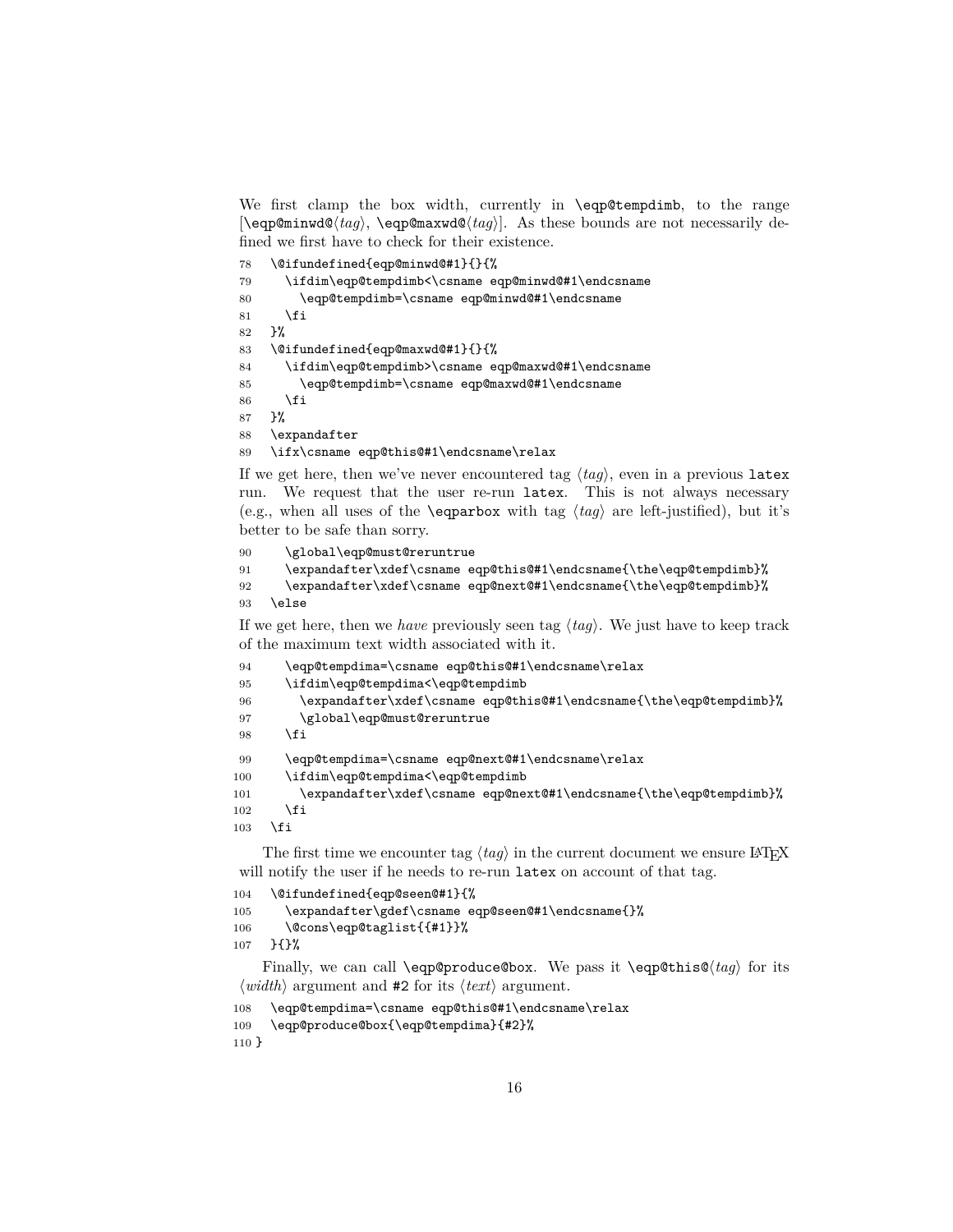```
\eqp@set@min@width Given a tag and a textual length, ensure that \eqp@this@htagi represents a width
                       of at least \langle length \rangle.
```

```
111 \def\eqp@set@min@width#1#2{%
```
112 \expandafter\ifx\csname eqp@this@#1\endcsname\relax

If we get here, then we've never encountered tag  $\langle taq \rangle$ , even in a previous latex run. We assign a value to  $\langle tag \rangle$  and request that the user re-run latex.

113 \global\eqp@must@reruntrue

114 \expandafter\xdef\csname eqp@this@#1\endcsname{#2}%

```
115 \expandafter\xdef\csname eqp@next@#1\endcsname{#2}%
```
116 \else

If we get here, then we *have* previously seen tag  $\langle tag \rangle$ . We ensure its width is at least #2.

```
117 \eqp@tempdima=\csname eqp@this@#1\endcsname\relax
118 \eqp@tempdimb=#2\relax
119 \ifdim\eqp@tempdima<\eqp@tempdimb
120 \expandafter\xdef\csname eqp@this@#1\endcsname{\the\eqp@tempdimb}%
121 \fi
122 \eqp@tempdima=\csname eqp@next@#1\endcsname\relax
123 \ifdim\eqp@tempdima<\eqp@tempdimb
124 \expandafter\xdef\csname eqp@next@#1\endcsname{\the\eqp@tempdimb}%
125 \quad \text{If}126 \fi
127 \@ifundefined{eqp@seen@#1}{%
128 \expandafter\gdef\csname eqp@seen@#1\endcsname{}%
129 \@cons\eqp@taglist{{#1}}%
130 }{}%
131 }
```
### **5.3 Author macros**

\eqparbox We want \eqparbox to take the same arguments as \parbox, with the same default values for the optional arguments. The only difference in argument processing is that **\eqparbox** has a  $\langle tag \rangle$  argument where **\parbox** has  $\langle width \rangle$ .

> Because \eqparbox has more than one optional argument, we can't use a single function defined by \DeclareRobustCommand. Instead, we have to split \eqparbox into \eqparbox, \eqparbox@i, \eqparbox@ii, and \eqparbox@iii macros, which correspond to \parbox, \@iparbox, \@iiparbox, and \@iiiparbox in ltboxes.dtx.

> $\qquad$  eqparbox takes an optional  $\langle pos \rangle$  argument that defaults to c. It passes the value of this argument to \eqparbox@i.

132 \DeclareRobustCommand{\eqparbox}{%

133 \@ifnextchar[%]

```
134 {\eqparbox@i}%
```

```
135 {\eqparbox@iii[c][\relax][s]}%
```
136 }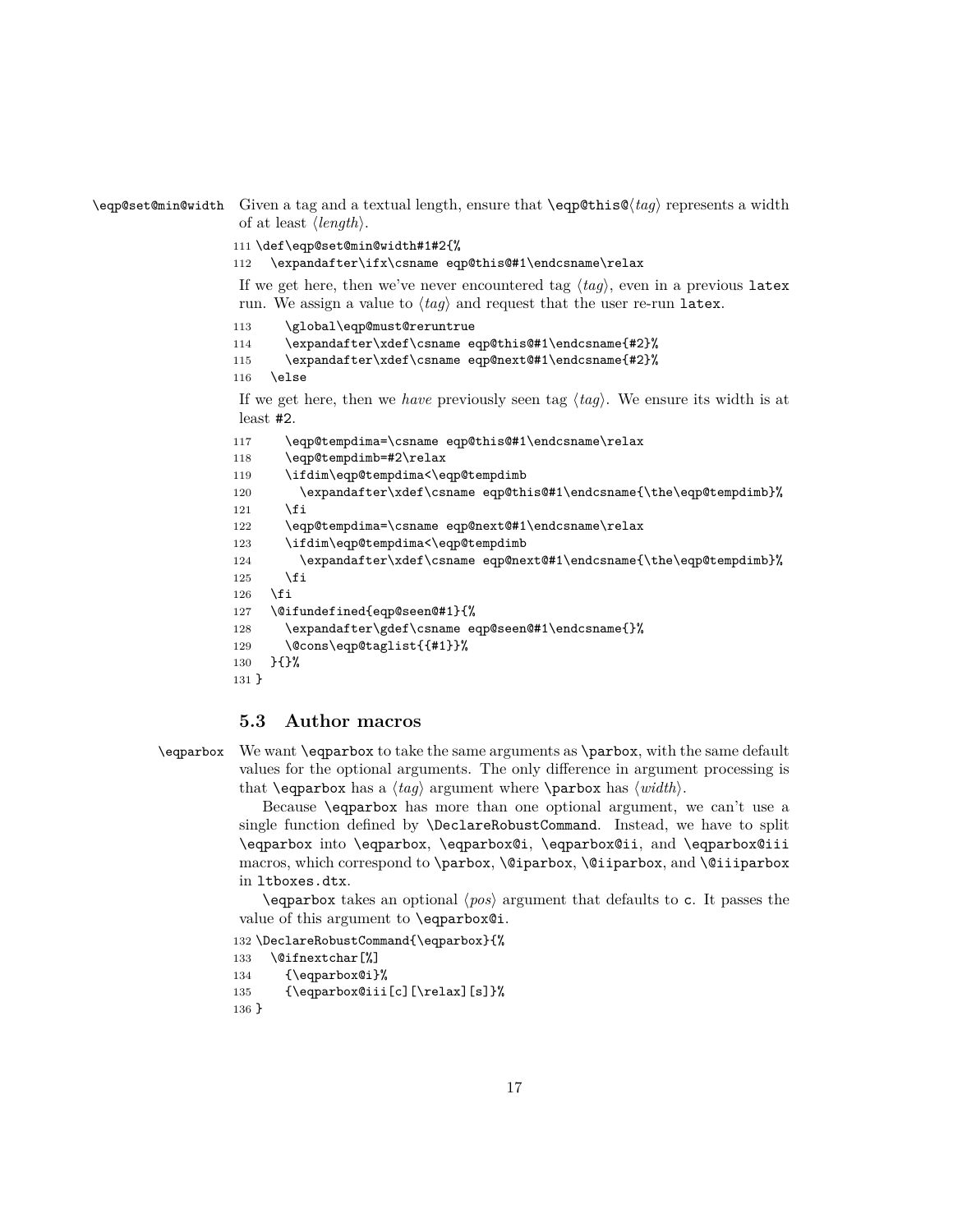```
\eqparbox@i \eqparbox@i takes a hposi argument followed by an optional hheighti argument
                     that defaults to \relax. It passes both \langle pos \rangle and \langle height \rangle to \eqparbox@ii.
                    137 \def\eqparbox@i[#1]{%
                    138 \@ifnextchar[%]
                    139 {\eqparbox@ii[#1]}%
                    140 {\eqparbox@iii[#1][\relax][s]}%
                    141 }
    \eqparbox@ii \eqparbox@ii takes \langle pos \rangle and \langle height \rangle arguments followed by an optional \langle inner-
                     pos\rangle argument that defaults to \langle pos \rangle. It passes \langle pos \rangle, \langle height \rangle, and \langle inner-pos \rangle to
                     \eqparbox@iii.
                    142 \def\eqparbox@ii[#1][#2]{%
                    143 \@ifnextchar[%]
                    144 {\eqparbox@iii[#1][#2]}%
                    145 {\eqparbox@iii[#1][#2][#1]}%
                    146 }
   \eqparbox@iii
\eqp@produce@box
                     \eqparbox@iii takes \langle pos \rangle, \langle height \rangle and \langle inner-pos \rangle arguments. It defines an
                     \begin{bmatrix} \n\end{bmatrix} argument and a \langle text \rangle argument
                     and passes all of \langle pos \rangle, \langle h\cdot \rangle, \langle imer-pos \rangle, \langle width \rangle, and \langle text \rangle to LATEX's \parbox
                     macro. \eqparbox@iii ends by calling \eqp@compute@width, which will eventu-
                     ally invoke \eqp@produce@box.
                    147 \def\eqparbox@iii[#1][#2][#3]{%
                    148 \long\gdef\eqp@produce@box##1##2{%
                    149 \parbox[#1][#2][#3]{##1}{##2}%
                    150 }%
                    151 \eqp@compute@width
                    152 }
      eqminipage The eqminipage environment is implemented almost exactly like the \eqparbox
                     macro above. Just like \eqparbox, equinipage takes an optional \langle pos \rangle argument
                     that defaults to c. It passes the value of this argument to \eqminipage@i.
                    153 \DeclareRobustCommand{\eqminipage}{%
                    154 \@ifnextchar[%]
                    155 {\eqminipage@i}%
                    156 {\eqminipage@iii[c][\relax][s]}%
                    157 }
                    158 \let\endeqpminipage=\relax
```

```
\eqminipage@i \eqminipage@i takes a pos argument followed by an optional \langle height \rangle argument
                   that defaults to \relax. It passes both \langle pos \rangle and \langle height \rangle to \eqminipage@ii.
```

```
159 \long\def\eqminipage@i[#1]{%
160 \@ifnextchar[%]
161 {\eqminipage@ii[#1]}%
162 {\eqminipage@iii[#1][\relax][s]}%
163 }
```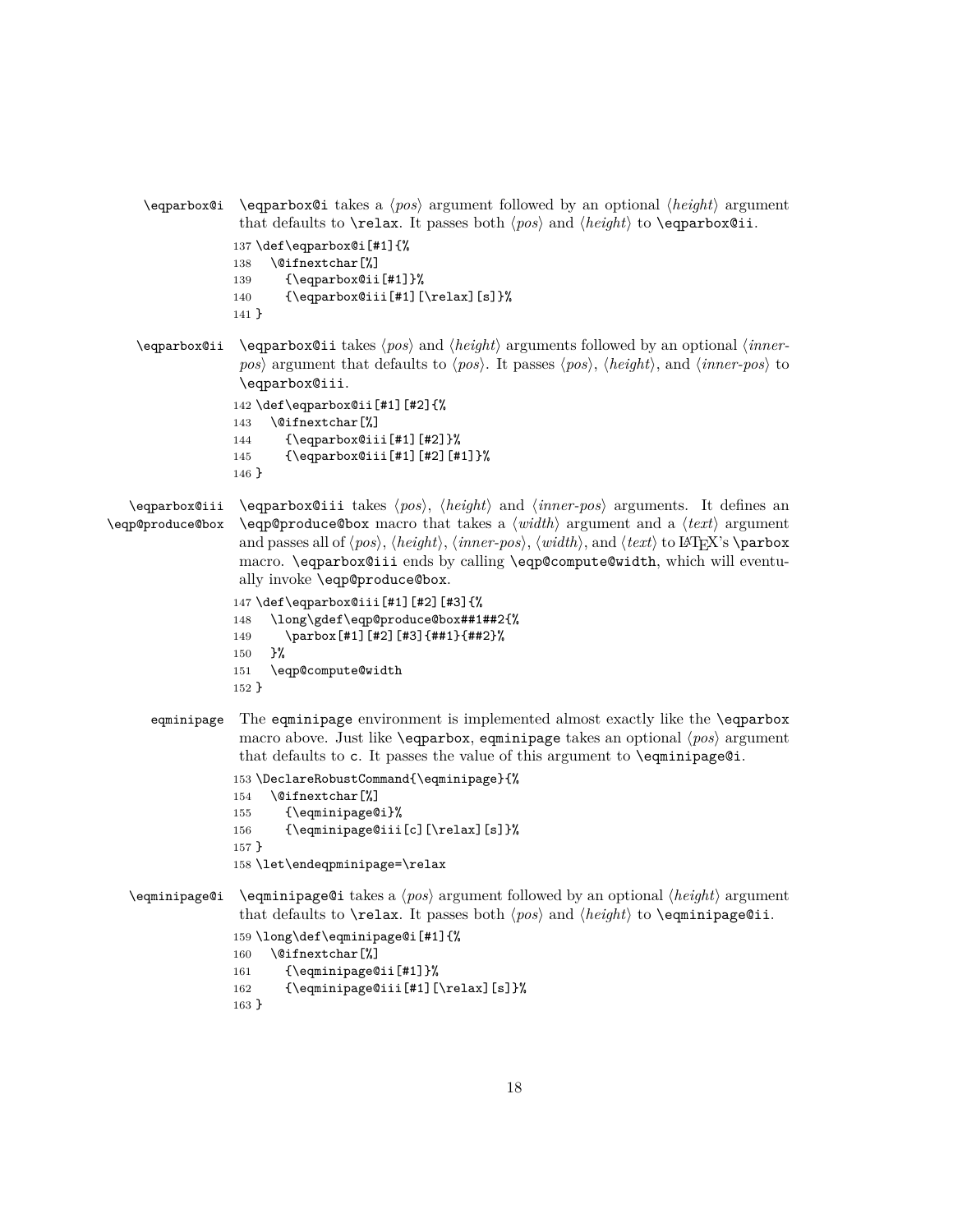```
\eqminipage@ii \eqminipage@ii takes \langle pos \rangle and \langle height \rangle arguments followed by an optional
                     \langle inner-pos \rangle argument that defaults to \langle pos \rangle. It passes \langle pos \rangle, \langle height \rangle, and \langle inner-
                    pos) to \eqminipage@iii.
                   164 \def\eqminipage@ii[#1][#2]{%
                   165 \@ifnextchar[%]
                   166 {\eqminipage@iii[#1][#2]}%
                   167 {\eqminipage@iii[#1][#2][#1]}%
                   168 }
```
\eqminipage@iii This is where eqminipage differs from \eqparbox. Like \eqparbox@iii, \eqminipage@iii takes h*pos*i, h*height*i and h*inner-pos*i arguments. However, while \eqparbox@iii expects to be followed by a tag and text, \eqminipage@iii consumes the tag itself. \eqminipage@iii then uses environ's \Collect@Body macro to collect everything up to the \end{eqminipage} into a single argument, which it passes to \eqminipage@iv.

```
169 \def\eqminipage@iii[#1][#2][#3]#4{%
```
\eqminipage@iv \eqp@produce@box This code is a bit confusing due to the definition of a macro within a macro within a macro. \eqminipage@iv, which is invoked by \collect@body, is passed the body of the eqminipage environment as an argument. In then defines an \eqp@produce@box macro with the parameter list that \eqp@compute@width expects: a width  $(\text{#} \# \# \# 1)$  and text  $(\text{#} \# \# \# 2)$ . \eqp@produce@box typesets a minipage with that width and text and the formatting parameters provided to \eqminipage@iii (#1, #2, and #3). Finally, \eqminipage@iv invokes \eqp@compute@width with the tag passed to \eqminipage@iii as #4 and the text passed to \eqminipage@iv as ##1.

```
170 \long\def\eqminipage@iv##1{%
171 \long\gdef\eqp@produce@box####1####2{%
172 \begin{minipage}[#1][#2][#3]{####1}%
173 ####2%
174 \end{minipage}%
175 }%
176 \eqp@compute@width{#4}{##1}%
177 }%
178 \Collect@Body\eqminipage@iv
179 }
```
\eqmakebox \eqmakebox provides an automatic-width analogue to LATEX's \makebox. It takes the same arguments as \makebox with the same default values for the optional arguments. The only difference in argument processing is that \eqmakebox has a  $\langle tag \rangle$  argument where **\makebox** has  $\langle width \rangle$ . Note that if  $\langle width \rangle$  is not specified, \eqmakebox simply invokes \makebox.

> \DeclareRobustCommand{\eqmakebox}{% \@ifnextchar[%] {\eqlrbox@i\makebox}% {\makebox}%

184 }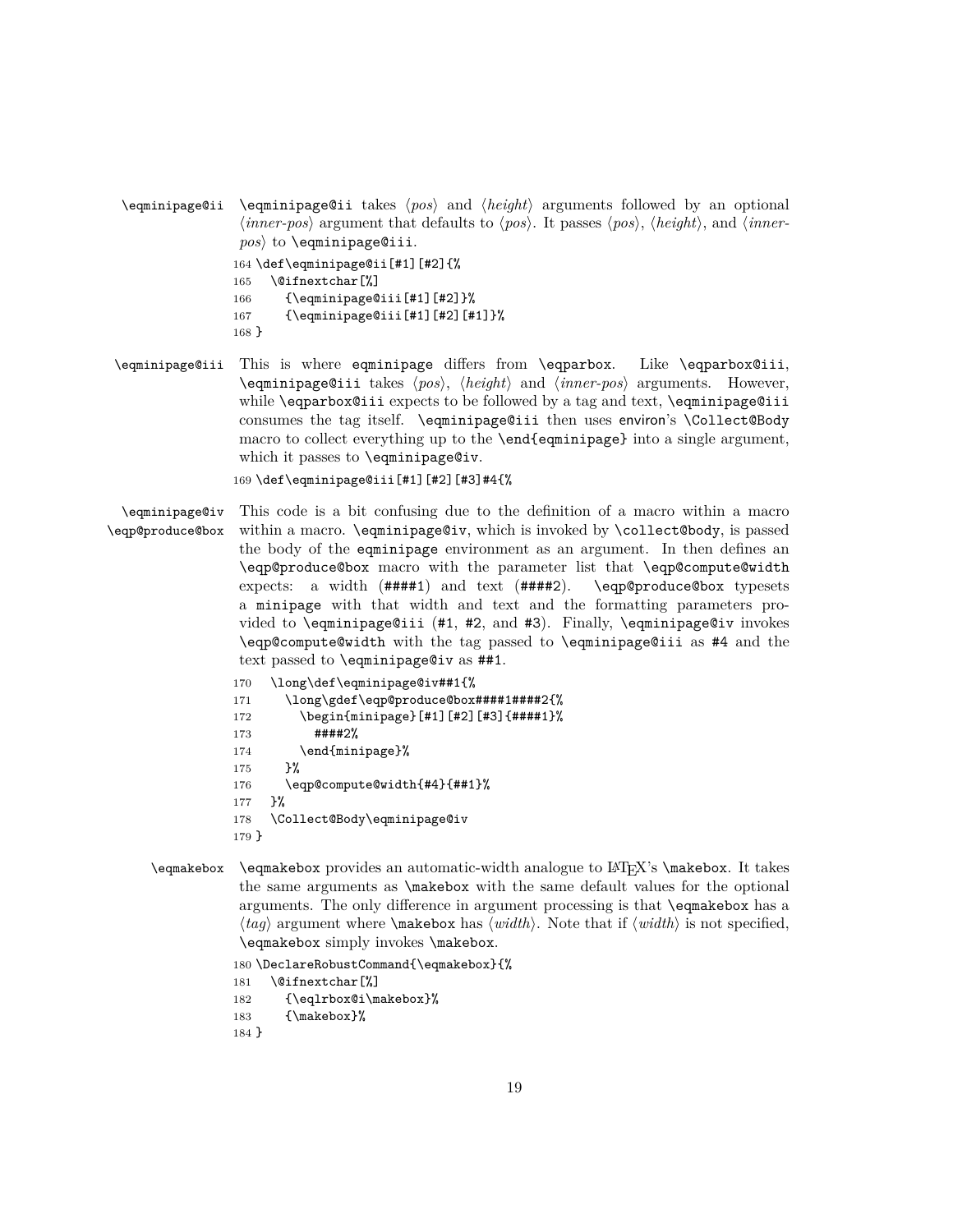\eqframebox \eqframebox provides an automatic-width analogue to LATEX's \framebox. It takes the same arguments as \framebox with the same default values for the optional arguments. The only difference in argument processing is that \eqframebox has a  $\langle tag \rangle$  argument where **\framebox** has  $\langle width \rangle$ . Note that if  $\langle width \rangle$  is not specified, \eqframebox simply invokes \framebox.

```
185 \DeclareRobustCommand{\eqframebox}{%
```

```
186 \@ifnextchar[%]
```

```
187 {\eqlrbox@i\framebox}%
```
- 188 {\framebox}%
- 189 }
- \eqsavebox \eqsavebox provides an automatic-width analogue to LATEX's \savebox. It takes the same arguments as \savebox with the same default values for the optional arguments. The only difference in argument processing is that \eqsavebox has a  $\langle tag \rangle$  argument where **\savebox** has  $\langle width \rangle$ . Note that if  $\langle width \rangle$  is not specified, \eqsavebox simply invokes \savebox.

```
190 \DeclareRobustCommand{\eqsavebox}[1]{%
191 \@ifnextchar[%]
192 {\eqlrbox@i{\savebox{#1}}}%
193 {\savebox{#1}}%
194 }
```
\eqlrbox@i \eqlrbox@i takes a {\*command*}} argument (one of \makebox, \framebox, or  $\simeq$   $\simeq$   $\frac{h}{\cdot}$ ) and a  $\lceil \frac{h}{aq} \rceil$  argument and checks if those arguments are followed by a  $[\langle pos \rangle]$  argument. If not, then  $\langle pos \rangle$  defaults to "c". All of  $\langle command \rangle$ ,  $\langle tag \rangle$ , and  $\langle pos \rangle$  are passed to **\eqlrbox@ii.** 195 \def\eqlrbox@i#1[#2]{%

```
196 \@ifnextchar[%]
197 {\eqlrbox@ii{#1}[#2]}%
198 {\eqlrbox@ii{#1}[#2][c]}%
199 }
```

```
\eqlrbox@ii
\eqp@produce@box
                      \eqlrbox@i takes a {\command}} argument (one of \makebox, \framebox,
                      or \savebox{\langle cmd \rangle}), a [\langle tag \rangle] argument, and a [\langle pos \rangle] argument. It de-
                       fines \eqp@produce@box to take a \langle width \rangle argument and a \langle text \rangle argument
                       and invoke \langle command \rangle[\langle width \rangle] [\langle post \rangle] \cdot \equiv \negthinspace \langle part \rangle. \eqlrbox@ii ends by calling
                       \eqp@compute@width, which will eventually invoke \eqp@produce@box.
                      200 \def\eqlrbox@ii#1[#2][#3]{%
                     201 \long\gdef\eqp@produce@box##1##2{%
```

```
202 #1[##1][#3]{##2}%
203 }%
204 \eqp@compute@width{#2}%
205 }
```
\eqboxwidth For the times that the user wants to make something other than a box to match an \eqparbox's width, we provide \eqboxwidth. \eqboxwidth returns the width of a box corresponding to a given tag. More precisely, if  $\equiv \frac{\Phi}{\text{diag}}\$  is defined, it's returned. Otherwise, 0pt is returned.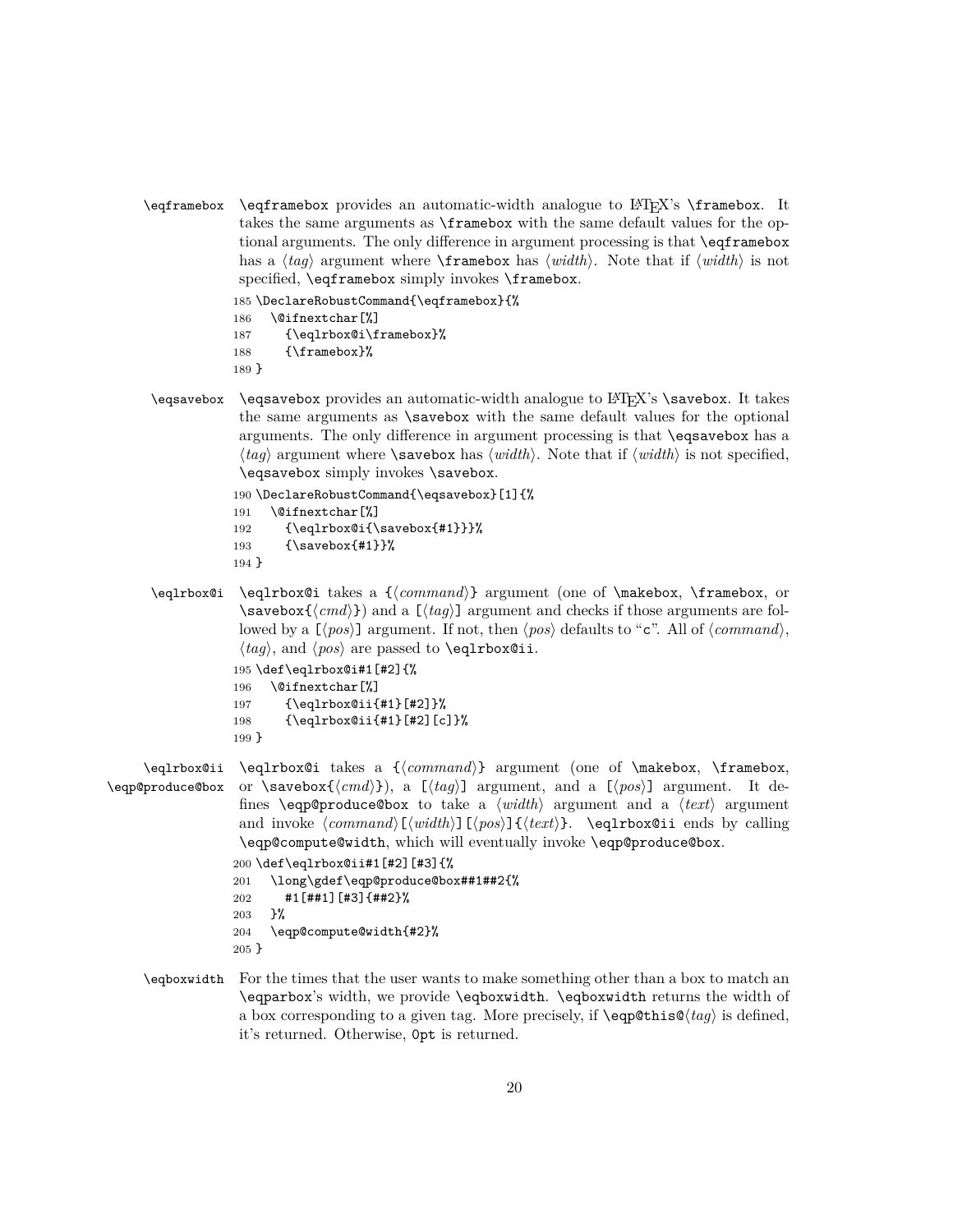```
206 \newcommand*{\eqboxwidth}[1]{%
                 207 \@ifundefined{eqp@this@#1}{0pt}{\csname eqp@this@#1\endcsname}%
                 208 }
 \eqsetminwidth The \eqsetminwidth macro accepts a tag and a length and records that the user
                  wants the associated box to be no narrower than the given length.
                 209 \newcommand{\eqsetminwidth}[2]{%
                 210 \@tempdima=#2\relax
                 211 \expandafter\xdef\csname eqp@minwd@#1\endcsname{\the\@tempdima}%
                 212 \eqp@set@min@width{#1}{\csname eqp@minwd@#1\endcsname}%
                 213 }
 \eqsetmaxwidth The \eqsetmaxwidth macro accepts a tag and a length and records that the user
                  wants the associated box to be no wider than the given length.
                 214 \newcommand{\eqsetmaxwidth}[2]{%
                 215 \@tempdima=#2\relax
                 216 \expandafter\xdef\csname eqp@maxwd@#1\endcsname{\the\@tempdima}%
                 217 }
\eqsetminwidthto The \eqsetminwidthto macro accepts a tag and a piece of text and records that
                  the user wants the associated box to be no narrower than the text, typeset at its
                  natural width.
                 218 \newcommand{\eqsetminwidthto}[2]{%
                 219 \eqp@settowidth{\@tempdima}{#2}%
```

```
220 \expandafter\xdef\csname eqp@minwd@#1\endcsname{\the\@tempdima}%
```
- 221 \eqp@set@min@width{#1}{\csname eqp@minwd@#1\endcsname}%
- 222 }
- \eqsetmaxwidthto The \eqsetmaxwidthto macro accepts a tag and a piece of text and records that the user wants the associated box to be no wider than the text, typeset at its natural width.

```
223 \newcommand{\eqsetmaxwidthto}[2]{%
224 \eqp@settowidth{\@tempdima}{#2}%
225 \expandafter\xdef\csname eqp@maxwd@#1\endcsname{\the\@tempdima}%
226 }
```
### **5.4 End-of-document processing**

At the **\end{document}**, for each tag  $\langle tag \rangle$  we see if **\eqp@next@** $\langle tag \rangle$ , which was initialized to 0.0pt, is different from  $\qquad$ eqp@this@ $\langle tag \rangle$ , which was initialized to the maximum box width from the previous run. If so, we issue an informational message. In any case, we initialize the next run's  $\eqref{tag} to \eqref{tag}$ and the next run's **\eqp@next@** $\langle tag \rangle$  to 0pt.

```
227 \AtEndDocument{%
```
228 \begingroup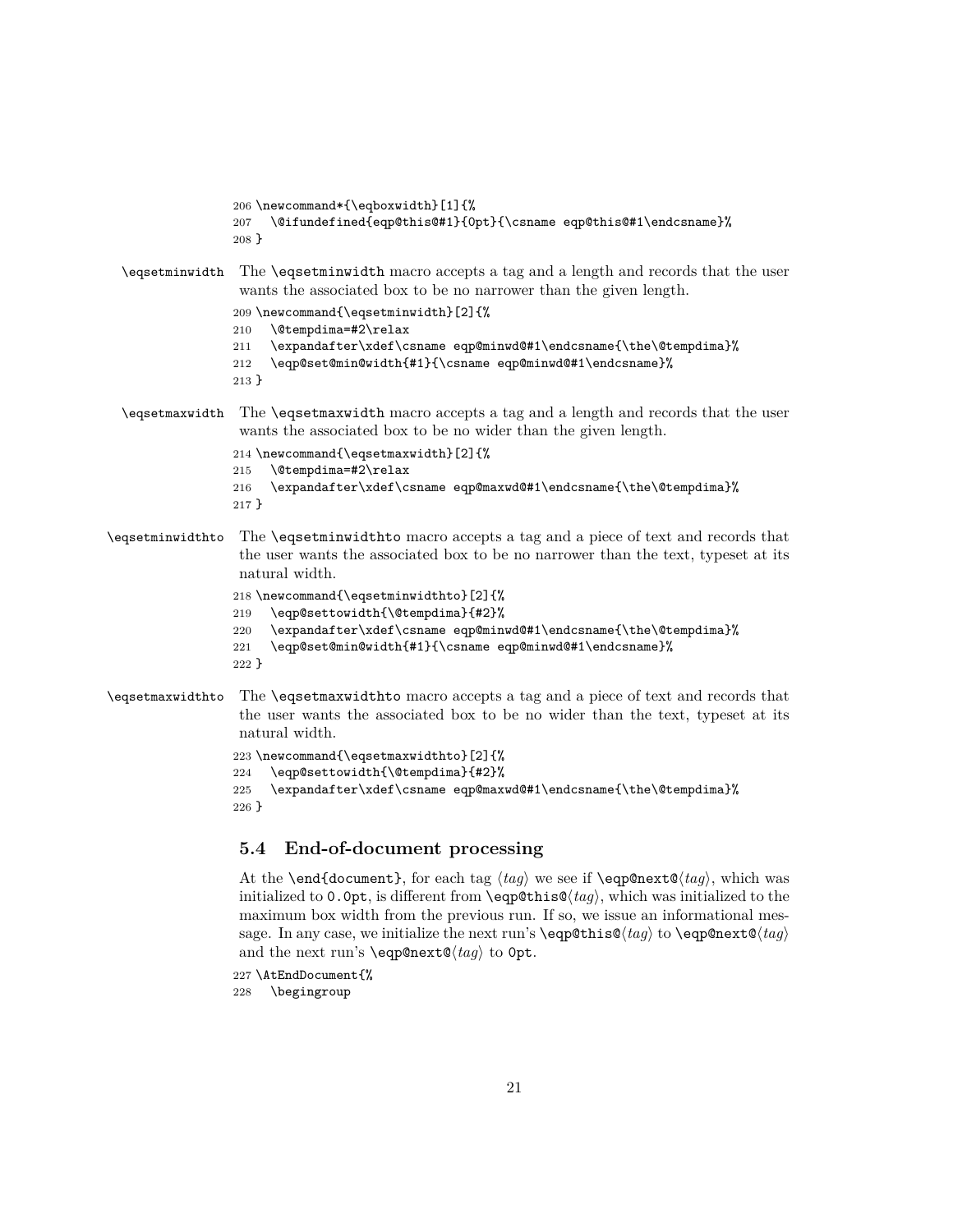\@elt The \eqp@taglist list is of the form "\@elt  $\{\langle tag_1 \rangle\}$  \@elt  $\{\langle tag_2 \rangle\}$  …". We therefore locally define  $\Diamond$ elt to take the name of a tag and perform all of the checking described above and then merely execute \eqp@taglist.

\def\@elt#1{%

Complain if the tag's minimum width is greater than its maximum width.

| \@ifundefined{eqp@minwd@#1}{}{%<br>230                                            |  |  |
|-----------------------------------------------------------------------------------|--|--|
| \@ifundefined{eqp@maxwd@#1}{}{%<br>231                                            |  |  |
| \ifdim\csname eqp@minwd@#1\endcsname>\csname eqp@maxwd@#1\endcsname<br>232        |  |  |
| \PackageWarning{eqparbox}{For tag `#1',<br>233                                    |  |  |
| minimum width (\csname eqp@minwd@#1\endcsname) ><br>234                           |  |  |
| maximum width (\csname eqp@maxwd@#1\endcsname)}%<br>235                           |  |  |
| \fi<br>236                                                                        |  |  |
| }‰<br>237                                                                         |  |  |
| ን%<br>238                                                                         |  |  |
| Make the .aux file define \eqp@this@(tag) to the current value of \eqp@next@(tag) |  |  |
| and <b>\eqp@next@</b> $\langle tag \rangle$ to Opt.                               |  |  |
| \eqp@tempdima\csname eqp@this@#1\endcsname\relax<br>239                           |  |  |
| \eqp@tempdimb\csname eqp@next@#1\endcsname\relax<br>240                           |  |  |
| \ifdim\eqp@tempdima=\eqp@tempdimb<br>241                                          |  |  |
| \else<br>242                                                                      |  |  |
| \@latex@warning@no@line{Rerun to correct the width of eqparbox `#1'}%<br>243      |  |  |
| \fi<br>244                                                                        |  |  |
| \immediate\write\@auxout{%<br>245                                                 |  |  |
| \string\expandafter\string\gdef\string\csname\space<br>246                        |  |  |
| eqp@this@#1\string\endcsname{%<br>247                                             |  |  |
| \csname eqp@next@#1\endcsname<br>248                                              |  |  |
| ን%<br>249                                                                         |  |  |
| $\sim$ J%<br>250                                                                  |  |  |
| \string\expandafter\string\gdef\string\csname\space<br>251                        |  |  |
| eqp@next@#1\string\endcsname{0pt}%<br>252                                         |  |  |
| }‰<br>253                                                                         |  |  |
| Also make the .aux file define \eqp@minwd@(tag) and \eqp@maxwd@(tag) to their     |  |  |
| current value, if any.                                                            |  |  |

| 254 | \@ifundefined{eqp@minwd@#1}{}{%                     |
|-----|-----------------------------------------------------|
| 255 | \immediate\write\@auxout{%                          |
| 256 | \string\expandafter\string\gdef\string\csname\space |
| 257 | eqp@minwd@#1\string\endcsname{%                     |
| 258 | \csname eqp@minwd@#1\endcsname                      |
| 259 | ጉ%                                                  |
| 260 | ጉ%                                                  |
| 261 | ጉ%                                                  |
| 262 | \@ifundefined{eqp@maxwd@#1}{}{%                     |
| 263 | \immediate\write\@auxout{%                          |
| 264 | \string\expandafter\string\gdef\string\csname\space |
| 265 | eqp@maxwd@#1\string\endcsname{%                     |
| 266 | \csname eqp@maxwd@#1\endcsname                      |
| 267 | ን%                                                  |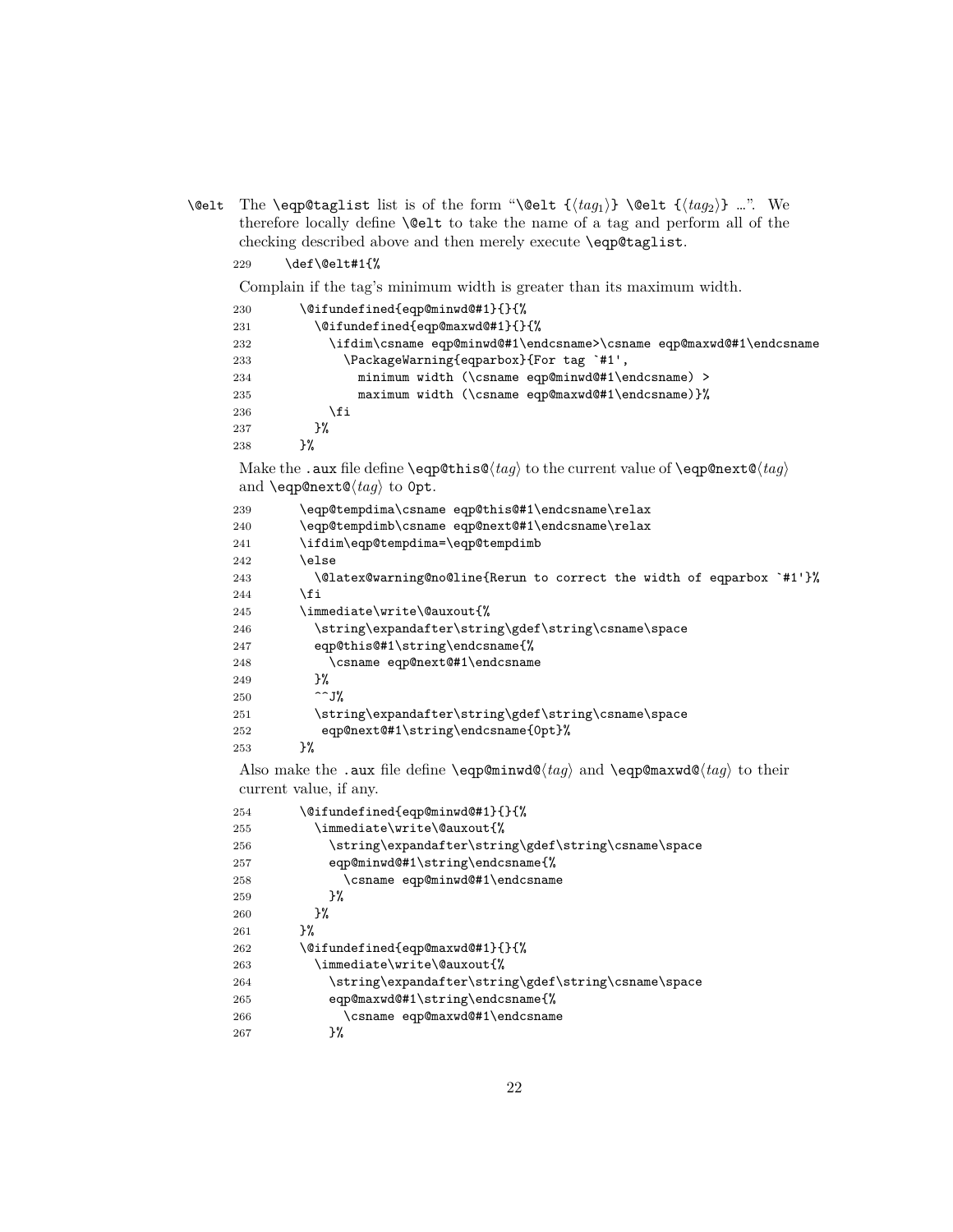<span id="page-22-0"></span>268  $}$  }% 269 }% 270 }% 271 \eqp@taglist  $272$   $\quad$   $\quad$ 

We output a generic "rerun latex" message if we encountered a tag that was not present on the previous run. (This is always the case on the first run or the first run after deleting the corresponding .aux file.

```
273 \ifeqp@must@rerun
274 \@latex@warning@no@line{Rerun to correct eqparbox widths}
275 \ifmmode \frac{1}{1} \else 275 \fi \fi
276 }
```
# **Change History**

| v1.0                                                                                                                                                                                                                                                                                      | v3.1                                                                                                                                                                                                                                                                |
|-------------------------------------------------------------------------------------------------------------------------------------------------------------------------------------------------------------------------------------------------------------------------------------------|---------------------------------------------------------------------------------------------------------------------------------------------------------------------------------------------------------------------------------------------------------------------|
| General: Initial version<br>$\mathbf{1}$                                                                                                                                                                                                                                                  | \eqframebox: Introduced this                                                                                                                                                                                                                                        |
| v2.0                                                                                                                                                                                                                                                                                      | $macro \dots \dots \dots \dots \dots \dots$<br>-20                                                                                                                                                                                                                  |
| <b>Nelt:</b> Modified to allow numbers<br>in tag names (suggested by<br>Martin Vaeth $) \dots \dots \dots \dots 22$<br>\eqp@compute@width: Removed<br>extraneous \globals<br>(suggested by David Kastrup)<br>15<br>\eqp@settowidth: Modified to<br>store and restore the font             | \eqmakebox: Modified the<br>argument processing to match<br>\eqp@compute@width:<br>Restructured the package to<br>make all user-callable functions<br>eventually call<br>\eqp@compute@width, which                                                                  |
| $across \setminus \{boundedaries\}$                                                                                                                                                                                                                                                       | does the bulk of the work $\dots$ 15                                                                                                                                                                                                                                |
| (suggested by Mike Shell) $\ldots$ 13<br>General: Rewrote to use only two<br>$\langle$ dimen $\rangle$ s total and the rest<br>macros (problem reported by<br>Gilles Pérez-Lambert and<br>Plamen Tanovski; solution<br>suggested by David Kastrup<br>and Donald Arseneau $\ldots$ .<br>-1 | \eqsavebox: Introduced this macro 20<br>v4.0<br><b>Nelt:</b> Modified to honor minimum<br>and maximum text widths, as<br>set by \eqset{max,min}width<br>and \eqset{max,min}widthto . 22<br>\eqp@settowidth: Added support<br>for list environments $\dots \dots 13$ |
| v2.1                                                                                                                                                                                                                                                                                      | Added support for                                                                                                                                                                                                                                                   |
| \eqboxwidth: Rewrote so as to be<br>compatible with the calc<br>package's \setlength                                                                                                                                                                                                      | multi-paragraph input $\dots \dots$ 13<br>\eqsetmaxwidth: Introduced this                                                                                                                                                                                           |
| command (problem initially                                                                                                                                                                                                                                                                | 21<br>macro                                                                                                                                                                                                                                                         |
| reported by Gary L. Gray and<br>narrowed down by Martin<br>Vaeth $) \ldots \ldots \ldots \ldots \ldots \ldots 20$                                                                                                                                                                         | \eqsetmaxwidthto: Introduced<br>this macro $\dots \dots \dots \dots$<br>21<br>\eqsetminwidth: Introduced this                                                                                                                                                       |
| v3.0                                                                                                                                                                                                                                                                                      | $macro \dots \dots \dots \dots \dots \dots$<br>21                                                                                                                                                                                                                   |
| \eqmakebox: Included Rob<br>Verhoeven's \eqmakebox macro<br>-19                                                                                                                                                                                                                           | \eqsetminwidthto: Introduced<br>this macro $\dots \dots \dots \dots \dots 21$                                                                                                                                                                                       |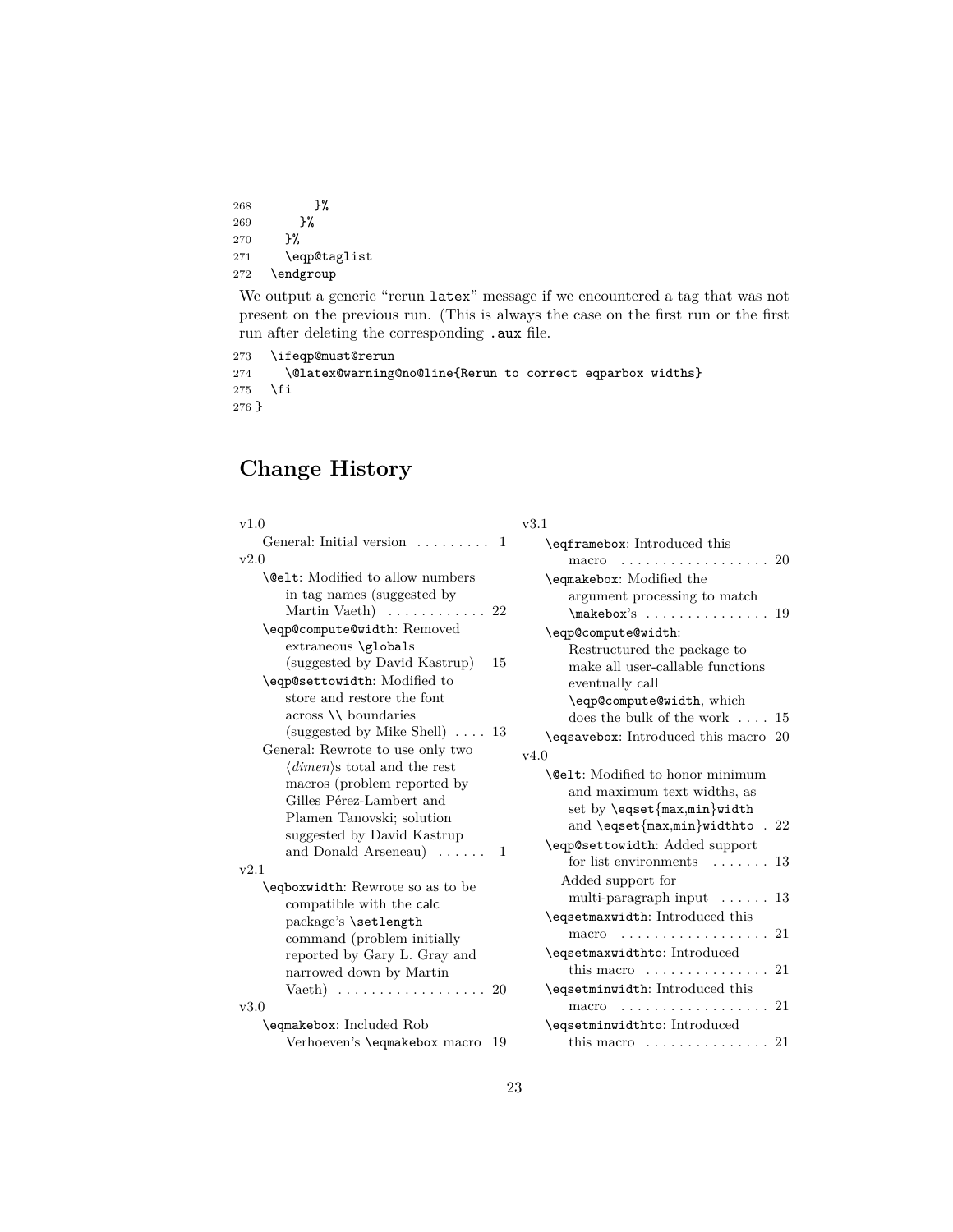| eqminipage: Introduced this                   | \eqsetminwidth: Define                                |  |
|-----------------------------------------------|-------------------------------------------------------|--|
| environment $\dots\dots\dots\dots\dots$ 18    | \eqp@this@ $\langle tag \rangle$ and                  |  |
| v4.1                                          | $\begin{cases} \text{e} \rightarrow 21 \end{cases}$   |  |
| \eqp@set@min@width: Introduced                |                                                       |  |
| this helper macro for                         | \eqsetminwidthto: Define                              |  |
| \eqsetminwidth and                            | \eqp@this@ $\langle tag \rangle$ and                  |  |
| $\texttt{\textbackslash}$ eqsetminwidthto  17 | $\begin{cases} \text{leq} \rightarrow 21 \end{cases}$ |  |

# **Index**

Numbers written in italic refer to the page where the corresponding entry is described; numbers underlined refer to the code line of the definition; numbers in roman refer to the code lines where the entry is used.

| 95, 99, 100, 108,<br>$\qquad$<br>109, 117, 119,<br>$\qquad \qquad \ldots 153$<br>122, 123, 239, 241<br>$\ldots \ldots \ldots 243, 274$<br>eqminipage (environ-<br>ment) $\ldots$ $\ldots$ 153<br>$\qquad$ \eqp@tempdimb  1,<br>77, 79, 80, 84,<br>$\equiv$ 155, 159<br>85, 91, 92,<br>$\equiv$ 161, 164<br>$\texttt{\textbackslash}$ Ctoodeep  32<br>96, 100,<br>95,<br>$\equiv$ 156,<br>$101, 118 - 120,$<br>162, 166, 167, 169<br>A<br>123, 124, 240, 241<br>$\equiv$ \eqminipage@iv  170<br>array (package)<br>eqparbox $(\text{package})$ 1,<br>\eqp@compute@width<br>$\ldots$ 8, 10, 12, 13<br>3, 4, 6, 8, 10, 12, 15<br>$\frac{76}{120}$ , 151, 176, 204<br>\AtEndDocument  227<br>\eqparbox $\dots \dots$ 132<br>$\leqslant$ $\ldots$ $\leqslant$ $\frac{20}{20}$<br>\eqp@list@box<br>\eqparbox@i  134, 137<br>С<br>$\ldots$ 6, 43, 55, 69<br>\eqparbox@ii . 139, 142<br>$\mathsf{calc}\;(\mathsf{package}) \quad \ldots \quad 23$<br>\eqp@list@indent<br>$\qquad$<br>calligra ( $\text{package}$ ) $\ldots$ . $9$<br>$8, 46, 47, 49, 51-54$<br>\Collect@Body  178<br>\eqp@must@rerunfalse<br>4<br>$\leqslant$ $\leqslant$ $\leqslant$ $\cdots$ $\leqslant$ $\frac{190}{20}$<br>\eqp@must@reruntrue<br>E<br>\eqsetmaxwidth $214$<br>$\ldots$ 4, 90, 97, 113<br>\eqsetmaxwidthto  223<br>$\qquad$<br>$\text{e}$ qsetminwidth $209$<br>\eqp@produce@box<br>\eqsetminwidthto  218<br>. 109, 147, 170, 200<br>\eqp@restorefont 10,66<br>$\end{list} \dots 21,$<br>$\mathbf{F}$<br>\eqp@set@min@width<br>22, 24, 25, 27, 28<br>$\texttt{\texttt{[C}}$ 13<br>$\ldots$ 111, 212, 221<br>environ (package) . 13, 19<br>$\setminus$ f@encoding  12<br>\eqp@settowidth<br>environments:<br>$\texttt{if}$ 12<br>$\ldots$ 17, 77, 219, 224<br>eqminipage $\ldots$ 153<br>$\setminus$ f@series  12<br>\eqp@storefont 10, 65, 66<br>list $\underline{30}$<br>$\texttt{if@shape} \dots \dots \dots 12$<br>\eqp@tabular@box<br>$\eqref{eq:1} \eqref{eq:1} \eqref{eq:1} \eqref{eq:1} \eqref{eq:1} \eqref{eq:1} \eqref{eq:1} \eqref{eq:1} \eqref{eq:1} \eqref{eq:1} \eqref{eq:1} \eqref{eq:1} \eqref{eq:1} \eqref{eq:1} \eqref{eq:1} \eqref{eq:1} \eqref{eq:1} \eqref{eq:1} \eqref{eq:1} \eqref{eq:1} \eqref{eq:1} \eqref{eq:1} \eqref{eq:1} \eqref{eq:1} \eqref{eq:1} \eqref{eq:1} \eqref{eq:1} \eqref{$<br>$\texttt{!} \cdot \ldots \cdot 13$<br>$\eqreframebox \ldots \ldots \quad \frac{185}{185}$<br>$\ldots \ldots 6, 19, 74$<br>$\forall$ fontsize  13<br>\eqlrbox@i<br>\eqp@taglist<br>$\therefore$ 3, 106, 129, 271<br>$\frac{box}{187,188}$<br>.182, 187, 192, 195 | Symbols                                            | \eqlrbox@ii 197, 198, 200 | $\begin{bmatrix} \text{eqp@tempdim} & 1, 94, \end{bmatrix}$ |
|-------------------------------------------------------------------------------------------------------------------------------------------------------------------------------------------------------------------------------------------------------------------------------------------------------------------------------------------------------------------------------------------------------------------------------------------------------------------------------------------------------------------------------------------------------------------------------------------------------------------------------------------------------------------------------------------------------------------------------------------------------------------------------------------------------------------------------------------------------------------------------------------------------------------------------------------------------------------------------------------------------------------------------------------------------------------------------------------------------------------------------------------------------------------------------------------------------------------------------------------------------------------------------------------------------------------------------------------------------------------------------------------------------------------------------------------------------------------------------------------------------------------------------------------------------------------------------------------------------------------------------------------------------------------------------------------------------------------------------------------------------------------------------------------------------------------------------------------------------------------------------------------------------------------------------------------------------------------------------------------------------------------------------------------------------------------------------------------------------------------------------------------------------------------------------------------------------------------------------------------------------------------------------------------------------------------------------------------------------------------------------------------------------------------------------------------------------------------------------------------------------------------------------------------------------------------|----------------------------------------------------|---------------------------|-------------------------------------------------------------|
|                                                                                                                                                                                                                                                                                                                                                                                                                                                                                                                                                                                                                                                                                                                                                                                                                                                                                                                                                                                                                                                                                                                                                                                                                                                                                                                                                                                                                                                                                                                                                                                                                                                                                                                                                                                                                                                                                                                                                                                                                                                                                                                                                                                                                                                                                                                                                                                                                                                                                                                                                                   | $\text{Qelt} \dots \dots \dots \dots \frac{229}{}$ |                           |                                                             |
|                                                                                                                                                                                                                                                                                                                                                                                                                                                                                                                                                                                                                                                                                                                                                                                                                                                                                                                                                                                                                                                                                                                                                                                                                                                                                                                                                                                                                                                                                                                                                                                                                                                                                                                                                                                                                                                                                                                                                                                                                                                                                                                                                                                                                                                                                                                                                                                                                                                                                                                                                                   | \@latex@warning@no@line                            |                           |                                                             |
|                                                                                                                                                                                                                                                                                                                                                                                                                                                                                                                                                                                                                                                                                                                                                                                                                                                                                                                                                                                                                                                                                                                                                                                                                                                                                                                                                                                                                                                                                                                                                                                                                                                                                                                                                                                                                                                                                                                                                                                                                                                                                                                                                                                                                                                                                                                                                                                                                                                                                                                                                                   |                                                    |                           |                                                             |
|                                                                                                                                                                                                                                                                                                                                                                                                                                                                                                                                                                                                                                                                                                                                                                                                                                                                                                                                                                                                                                                                                                                                                                                                                                                                                                                                                                                                                                                                                                                                                                                                                                                                                                                                                                                                                                                                                                                                                                                                                                                                                                                                                                                                                                                                                                                                                                                                                                                                                                                                                                   | $\text{Qlistdepth} \quad 31, 34, 39, 61$           |                           |                                                             |
|                                                                                                                                                                                                                                                                                                                                                                                                                                                                                                                                                                                                                                                                                                                                                                                                                                                                                                                                                                                                                                                                                                                                                                                                                                                                                                                                                                                                                                                                                                                                                                                                                                                                                                                                                                                                                                                                                                                                                                                                                                                                                                                                                                                                                                                                                                                                                                                                                                                                                                                                                                   | $\text{Perstorepar} \dots \dots \quad 71$          |                           |                                                             |
|                                                                                                                                                                                                                                                                                                                                                                                                                                                                                                                                                                                                                                                                                                                                                                                                                                                                                                                                                                                                                                                                                                                                                                                                                                                                                                                                                                                                                                                                                                                                                                                                                                                                                                                                                                                                                                                                                                                                                                                                                                                                                                                                                                                                                                                                                                                                                                                                                                                                                                                                                                   | $\texttt{\textbackslash} 67$                       |                           |                                                             |
|                                                                                                                                                                                                                                                                                                                                                                                                                                                                                                                                                                                                                                                                                                                                                                                                                                                                                                                                                                                                                                                                                                                                                                                                                                                                                                                                                                                                                                                                                                                                                                                                                                                                                                                                                                                                                                                                                                                                                                                                                                                                                                                                                                                                                                                                                                                                                                                                                                                                                                                                                                   |                                                    |                           |                                                             |
|                                                                                                                                                                                                                                                                                                                                                                                                                                                                                                                                                                                                                                                                                                                                                                                                                                                                                                                                                                                                                                                                                                                                                                                                                                                                                                                                                                                                                                                                                                                                                                                                                                                                                                                                                                                                                                                                                                                                                                                                                                                                                                                                                                                                                                                                                                                                                                                                                                                                                                                                                                   |                                                    |                           |                                                             |
|                                                                                                                                                                                                                                                                                                                                                                                                                                                                                                                                                                                                                                                                                                                                                                                                                                                                                                                                                                                                                                                                                                                                                                                                                                                                                                                                                                                                                                                                                                                                                                                                                                                                                                                                                                                                                                                                                                                                                                                                                                                                                                                                                                                                                                                                                                                                                                                                                                                                                                                                                                   |                                                    |                           |                                                             |
|                                                                                                                                                                                                                                                                                                                                                                                                                                                                                                                                                                                                                                                                                                                                                                                                                                                                                                                                                                                                                                                                                                                                                                                                                                                                                                                                                                                                                                                                                                                                                                                                                                                                                                                                                                                                                                                                                                                                                                                                                                                                                                                                                                                                                                                                                                                                                                                                                                                                                                                                                                   |                                                    |                           |                                                             |
|                                                                                                                                                                                                                                                                                                                                                                                                                                                                                                                                                                                                                                                                                                                                                                                                                                                                                                                                                                                                                                                                                                                                                                                                                                                                                                                                                                                                                                                                                                                                                                                                                                                                                                                                                                                                                                                                                                                                                                                                                                                                                                                                                                                                                                                                                                                                                                                                                                                                                                                                                                   |                                                    |                           |                                                             |
|                                                                                                                                                                                                                                                                                                                                                                                                                                                                                                                                                                                                                                                                                                                                                                                                                                                                                                                                                                                                                                                                                                                                                                                                                                                                                                                                                                                                                                                                                                                                                                                                                                                                                                                                                                                                                                                                                                                                                                                                                                                                                                                                                                                                                                                                                                                                                                                                                                                                                                                                                                   |                                                    |                           |                                                             |
|                                                                                                                                                                                                                                                                                                                                                                                                                                                                                                                                                                                                                                                                                                                                                                                                                                                                                                                                                                                                                                                                                                                                                                                                                                                                                                                                                                                                                                                                                                                                                                                                                                                                                                                                                                                                                                                                                                                                                                                                                                                                                                                                                                                                                                                                                                                                                                                                                                                                                                                                                                   |                                                    |                           |                                                             |
|                                                                                                                                                                                                                                                                                                                                                                                                                                                                                                                                                                                                                                                                                                                                                                                                                                                                                                                                                                                                                                                                                                                                                                                                                                                                                                                                                                                                                                                                                                                                                                                                                                                                                                                                                                                                                                                                                                                                                                                                                                                                                                                                                                                                                                                                                                                                                                                                                                                                                                                                                                   |                                                    |                           |                                                             |
|                                                                                                                                                                                                                                                                                                                                                                                                                                                                                                                                                                                                                                                                                                                                                                                                                                                                                                                                                                                                                                                                                                                                                                                                                                                                                                                                                                                                                                                                                                                                                                                                                                                                                                                                                                                                                                                                                                                                                                                                                                                                                                                                                                                                                                                                                                                                                                                                                                                                                                                                                                   |                                                    |                           |                                                             |
|                                                                                                                                                                                                                                                                                                                                                                                                                                                                                                                                                                                                                                                                                                                                                                                                                                                                                                                                                                                                                                                                                                                                                                                                                                                                                                                                                                                                                                                                                                                                                                                                                                                                                                                                                                                                                                                                                                                                                                                                                                                                                                                                                                                                                                                                                                                                                                                                                                                                                                                                                                   |                                                    |                           | 140, 144, 145, 147                                          |
|                                                                                                                                                                                                                                                                                                                                                                                                                                                                                                                                                                                                                                                                                                                                                                                                                                                                                                                                                                                                                                                                                                                                                                                                                                                                                                                                                                                                                                                                                                                                                                                                                                                                                                                                                                                                                                                                                                                                                                                                                                                                                                                                                                                                                                                                                                                                                                                                                                                                                                                                                                   |                                                    |                           |                                                             |
|                                                                                                                                                                                                                                                                                                                                                                                                                                                                                                                                                                                                                                                                                                                                                                                                                                                                                                                                                                                                                                                                                                                                                                                                                                                                                                                                                                                                                                                                                                                                                                                                                                                                                                                                                                                                                                                                                                                                                                                                                                                                                                                                                                                                                                                                                                                                                                                                                                                                                                                                                                   |                                                    |                           |                                                             |
|                                                                                                                                                                                                                                                                                                                                                                                                                                                                                                                                                                                                                                                                                                                                                                                                                                                                                                                                                                                                                                                                                                                                                                                                                                                                                                                                                                                                                                                                                                                                                                                                                                                                                                                                                                                                                                                                                                                                                                                                                                                                                                                                                                                                                                                                                                                                                                                                                                                                                                                                                                   | \enddescription . 27, 28                           |                           |                                                             |
|                                                                                                                                                                                                                                                                                                                                                                                                                                                                                                                                                                                                                                                                                                                                                                                                                                                                                                                                                                                                                                                                                                                                                                                                                                                                                                                                                                                                                                                                                                                                                                                                                                                                                                                                                                                                                                                                                                                                                                                                                                                                                                                                                                                                                                                                                                                                                                                                                                                                                                                                                                   | $\end{emp}$ endenumerate  24, 25                   |                           |                                                             |
|                                                                                                                                                                                                                                                                                                                                                                                                                                                                                                                                                                                                                                                                                                                                                                                                                                                                                                                                                                                                                                                                                                                                                                                                                                                                                                                                                                                                                                                                                                                                                                                                                                                                                                                                                                                                                                                                                                                                                                                                                                                                                                                                                                                                                                                                                                                                                                                                                                                                                                                                                                   | $\end{eq}$ and $\text{pminipage}$ 158              |                           |                                                             |
|                                                                                                                                                                                                                                                                                                                                                                                                                                                                                                                                                                                                                                                                                                                                                                                                                                                                                                                                                                                                                                                                                                                                                                                                                                                                                                                                                                                                                                                                                                                                                                                                                                                                                                                                                                                                                                                                                                                                                                                                                                                                                                                                                                                                                                                                                                                                                                                                                                                                                                                                                                   | $\end{itemize} \dots 21, 22$                       |                           |                                                             |
|                                                                                                                                                                                                                                                                                                                                                                                                                                                                                                                                                                                                                                                                                                                                                                                                                                                                                                                                                                                                                                                                                                                                                                                                                                                                                                                                                                                                                                                                                                                                                                                                                                                                                                                                                                                                                                                                                                                                                                                                                                                                                                                                                                                                                                                                                                                                                                                                                                                                                                                                                                   |                                                    |                           |                                                             |
|                                                                                                                                                                                                                                                                                                                                                                                                                                                                                                                                                                                                                                                                                                                                                                                                                                                                                                                                                                                                                                                                                                                                                                                                                                                                                                                                                                                                                                                                                                                                                                                                                                                                                                                                                                                                                                                                                                                                                                                                                                                                                                                                                                                                                                                                                                                                                                                                                                                                                                                                                                   |                                                    |                           |                                                             |
|                                                                                                                                                                                                                                                                                                                                                                                                                                                                                                                                                                                                                                                                                                                                                                                                                                                                                                                                                                                                                                                                                                                                                                                                                                                                                                                                                                                                                                                                                                                                                                                                                                                                                                                                                                                                                                                                                                                                                                                                                                                                                                                                                                                                                                                                                                                                                                                                                                                                                                                                                                   |                                                    |                           |                                                             |
|                                                                                                                                                                                                                                                                                                                                                                                                                                                                                                                                                                                                                                                                                                                                                                                                                                                                                                                                                                                                                                                                                                                                                                                                                                                                                                                                                                                                                                                                                                                                                                                                                                                                                                                                                                                                                                                                                                                                                                                                                                                                                                                                                                                                                                                                                                                                                                                                                                                                                                                                                                   |                                                    |                           |                                                             |
|                                                                                                                                                                                                                                                                                                                                                                                                                                                                                                                                                                                                                                                                                                                                                                                                                                                                                                                                                                                                                                                                                                                                                                                                                                                                                                                                                                                                                                                                                                                                                                                                                                                                                                                                                                                                                                                                                                                                                                                                                                                                                                                                                                                                                                                                                                                                                                                                                                                                                                                                                                   |                                                    |                           |                                                             |
|                                                                                                                                                                                                                                                                                                                                                                                                                                                                                                                                                                                                                                                                                                                                                                                                                                                                                                                                                                                                                                                                                                                                                                                                                                                                                                                                                                                                                                                                                                                                                                                                                                                                                                                                                                                                                                                                                                                                                                                                                                                                                                                                                                                                                                                                                                                                                                                                                                                                                                                                                                   |                                                    |                           |                                                             |
|                                                                                                                                                                                                                                                                                                                                                                                                                                                                                                                                                                                                                                                                                                                                                                                                                                                                                                                                                                                                                                                                                                                                                                                                                                                                                                                                                                                                                                                                                                                                                                                                                                                                                                                                                                                                                                                                                                                                                                                                                                                                                                                                                                                                                                                                                                                                                                                                                                                                                                                                                                   |                                                    |                           |                                                             |
|                                                                                                                                                                                                                                                                                                                                                                                                                                                                                                                                                                                                                                                                                                                                                                                                                                                                                                                                                                                                                                                                                                                                                                                                                                                                                                                                                                                                                                                                                                                                                                                                                                                                                                                                                                                                                                                                                                                                                                                                                                                                                                                                                                                                                                                                                                                                                                                                                                                                                                                                                                   |                                                    |                           |                                                             |
|                                                                                                                                                                                                                                                                                                                                                                                                                                                                                                                                                                                                                                                                                                                                                                                                                                                                                                                                                                                                                                                                                                                                                                                                                                                                                                                                                                                                                                                                                                                                                                                                                                                                                                                                                                                                                                                                                                                                                                                                                                                                                                                                                                                                                                                                                                                                                                                                                                                                                                                                                                   |                                                    |                           |                                                             |
|                                                                                                                                                                                                                                                                                                                                                                                                                                                                                                                                                                                                                                                                                                                                                                                                                                                                                                                                                                                                                                                                                                                                                                                                                                                                                                                                                                                                                                                                                                                                                                                                                                                                                                                                                                                                                                                                                                                                                                                                                                                                                                                                                                                                                                                                                                                                                                                                                                                                                                                                                                   |                                                    |                           |                                                             |